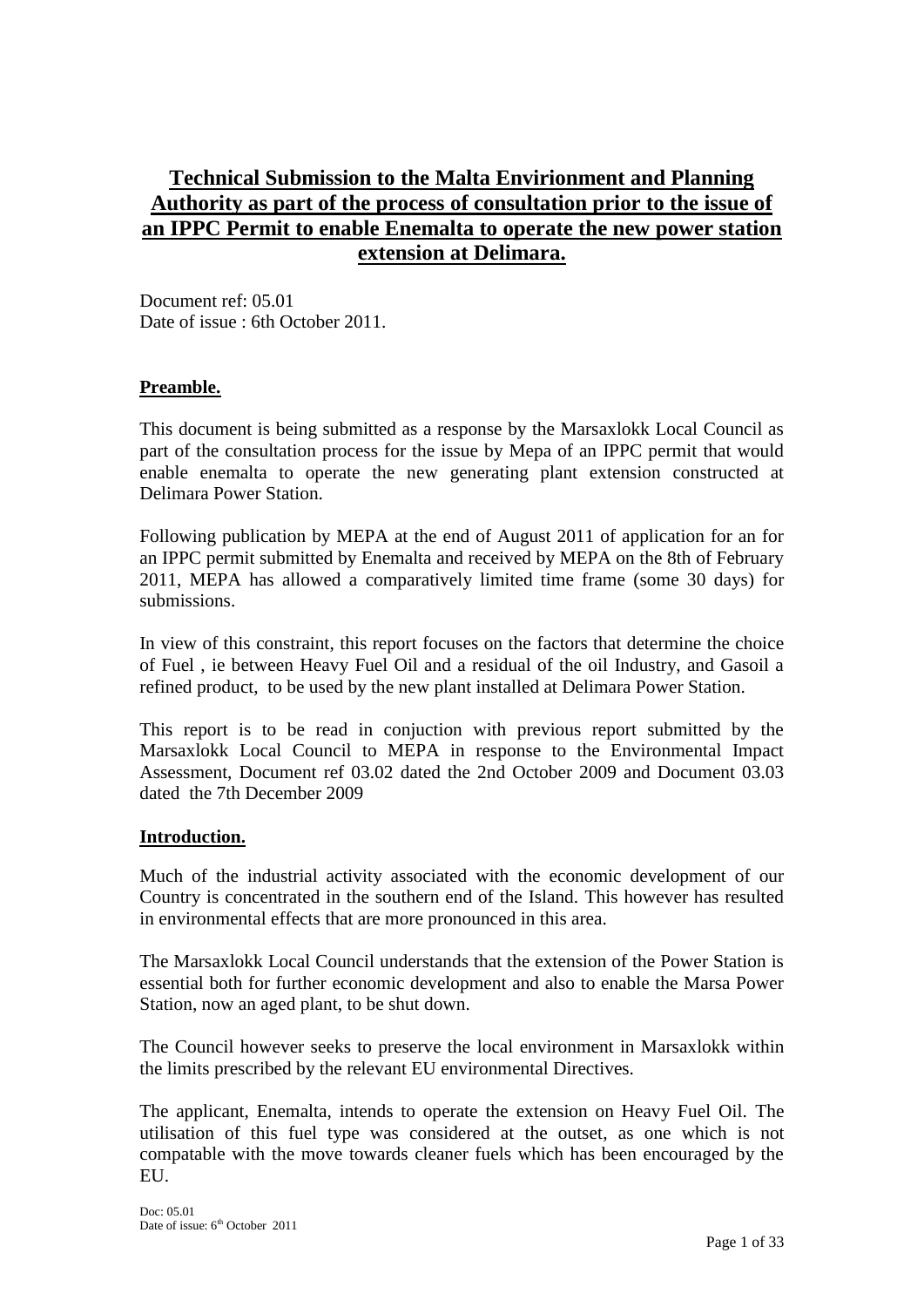The Council maintains that some of the pollutants that under present conditions, without the power station extension in operation, already exceed the limits imposed by the Clean Air Directive 2008/50/EC. This concern regards specifically Particulate Matter  $PM_{10}$  and  $PM_{2.5}$  both considered to endanger human health, and particularly the latter being regarded by the same Directive as responsible for significant negative impacts on human health.

The Council, in its previous submission had specifically requested MEPA to establish Air Quality Monitoring Stations in Marsaxlokk and to determine, through precise measurements taken from air quality monitoring stations that had to be established in Marsaxlokk and Birzebbugia, the level of pollutants particularly  $PM_{2.5}$ ,  $PM_{10}$ ,  $NO_{2}$  $SO<sub>2</sub>$  and Heavy Metals and to determine if these fall within acceptable limits. ( Appendix A1)

Once more,despite that the attention of MEPA was drawn by the Marsaxlokk Local Council,, no long term measurements were made by MEPA in this respect, although 24 months from the request made by the Council have since elapsed.

Only measurements taken over a 4 week period as part of the process to establish the second air dispersion model are available. These indicate unequivocably, that the levels of PM2.5 and PM10 exceed significantly, the limits established in the Clean Air Directive 2008/50/EC.

The situation is one where MEPA is being ask to grant a permit for the operation of new power station plant, utilising Heavy Fuel Oil as a primary fuel source, in an environment that is already polluted beyond established limits.

This report :

- 1. Analyses the results of the measurements made by ESS Gmbh & Ecoserve, that show that the present pollution levels particularly for particulate matter PM2.5 in Marsaxlokk and Birzebbugia exceed significantly the limits stipulated by Directive 2008/50/EC – The clean air Directive, and that MEPA is obliged by the same Directive to take all actions necessary to reduce the levels of this pollutant below that stipulated in the Directive. This means that MEPA can only permit the combustion of Gasoil a much cleaner fuel than the polluting Heavy Fuel Oil.
- 2. Compares the prices of generation of electrical energy at the Marsa Power Station operating on Hevay Fuel Oil with that generated at the Delimara Power Station Extension (DPSE) utilising Gasoil, and shows that if Gasoil were to be used to fuel the Delimara Extension Plant the price of electrical Energy will be actually cheaper than that currently produced at Marsa.
- 3. Interprets the report by Cubed Consultants and shows that also this report indicates that the operation of the plant on Gasoil other than Heavy Fuel Oil offers under present conditions the best performance.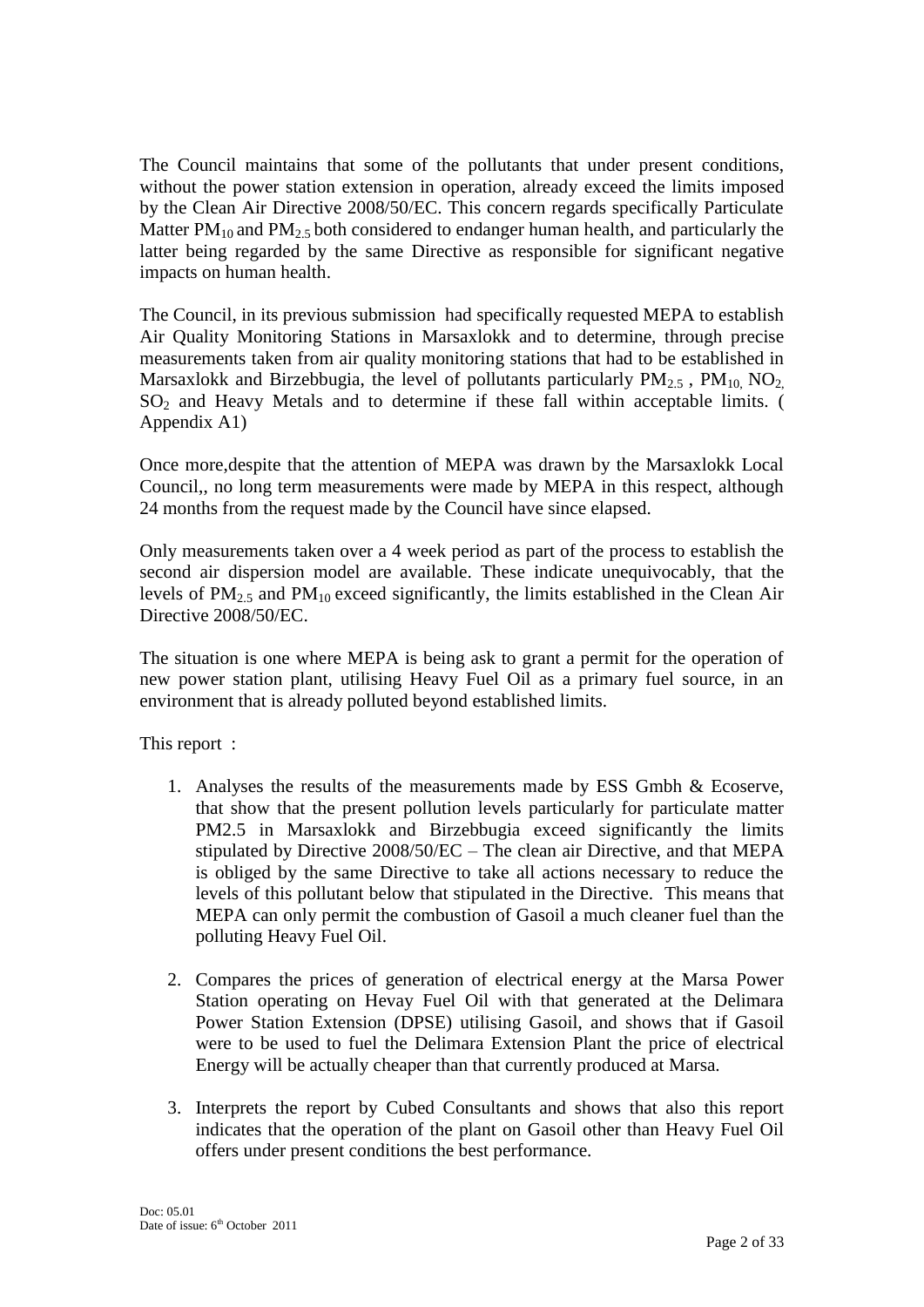4. Comments on the Stacks that have been constructed by Enemalta without the requiste permission from MEPA, and states that in view of the fact that the emissions from the Stacks which are 65m high contribute to a significant degree to the atmosphere in Marsaxlokk, which is already overloaded with Particulate Matter pollution if Heavy Fuel Oil were to be burnt , then MEPA has in this case also no other alternative but to permit Enemalta to operate the plant of Gasoil.

This report concludes, that in view of the excessive PM 2.5 levels in Marsaxlokk and Birzebbugia, that the unit cost of electrical energy generated at DPSE utilising Gasoil will actually be cheaper than the unit cost of energy currently generated at Marsa Power Station, and that also the report by Cubed Consultants concludes that Gasoil over a better performance over Heavy Fuel Oil , than MEPA is left with no other option but to permit the Delimara Power Station Extension DPSE to operate only on Gasoil.

-------------------------

Ing. Arthur Ciantar. Resident and Consultant to The Marsaxlokk Local Council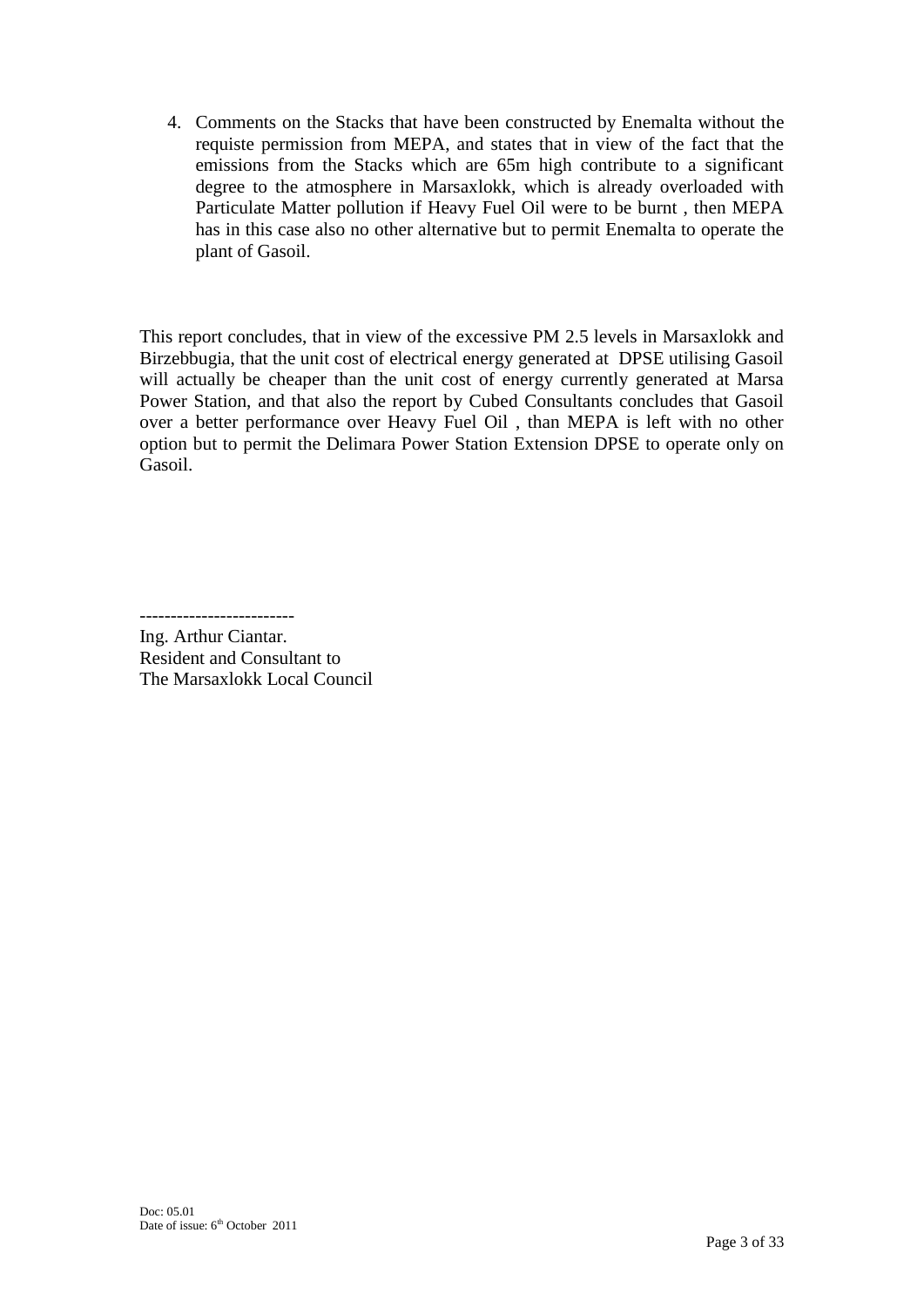# **SECTION A**

# **AIR QUALITY**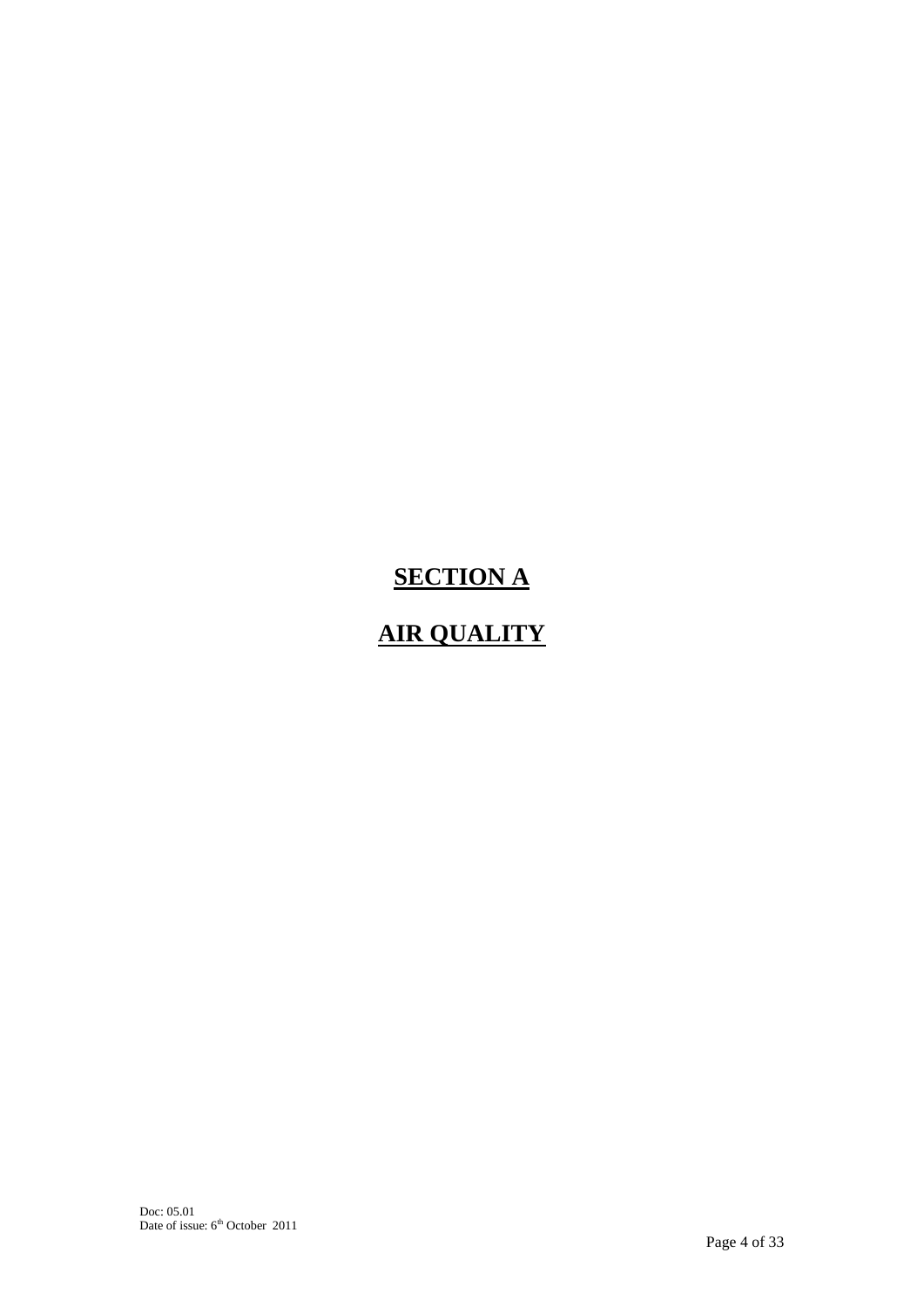#### **Air Quality.**

#### **1.0 Background.**

The Marsaxlokk Local Council (MLC) in its submission refer 03.02 dated the 2<sup>nd</sup> October, had presented an analysis of the Air Quality Assessment presented as part of the Environment Impact Assessment.

The Marsaxlokk had already presented at the time, early in the process, a number of concerns and had requested MEPA to investigate and determine: ( Appendix A1)

- 1. That all analysis shall satify the stipulations of Directive 2008/50/EC that came into force on the 11th June 2010.
- 2. The validity of the extrapolation of information from the Zejtun monitoring station to estimate the final conditions in Marsaxlokk once the plant is in operation, taking into account also the relative position of the monitoring station with respect to theplant and the prevailing winds.
- 3. The levels of all pollutants particulary  $PM_{2.5}$ ,  $PM_{10}$ ,  $NO_2$ ,  $SO_2$  and heavy metals particularly on the populations of Marsaxlokk and Birzebbugia based on the actual current background levels in both locations, and to determine if these fall within acceptable limits.

It is to be mentioned that MEPA has categorically stated that quote

"*MEPA is particularly concerned about the PM issue, since this pollutant is a major air quality concern for Malta*." ( Appendix A2)

Unquote.

Additionally the Marsaxlokk Local Council had requested the establishment of an Air Quality Monitoring Station in Marsaxlokk

4. The emissions and the environmental impact if the proposed plant is fuelled with Gasoil / Light distillate instead of Heavy Fuel Oil.

It is pertinent to indicate that the values  $PM<sub>2.5</sub>$  measured at the Zejtun Monitoring Station in 2008 and presented in the report by AIS Environmental already exceeded the limit values stipulated in the Clean Air Directive now in force.

It is to be mentioned here that pollutants  $PM_{2.5}$  and  $PM_{10}$  were not taken into account in the Stack Height Determination, and this will certainly have a signifcant influence on the concentration of these pollutants in the area.

An important point on the issue of Air Quality was raised by the Council is that BWSC had submitted emission limit related figures that it refused to Guarantee, and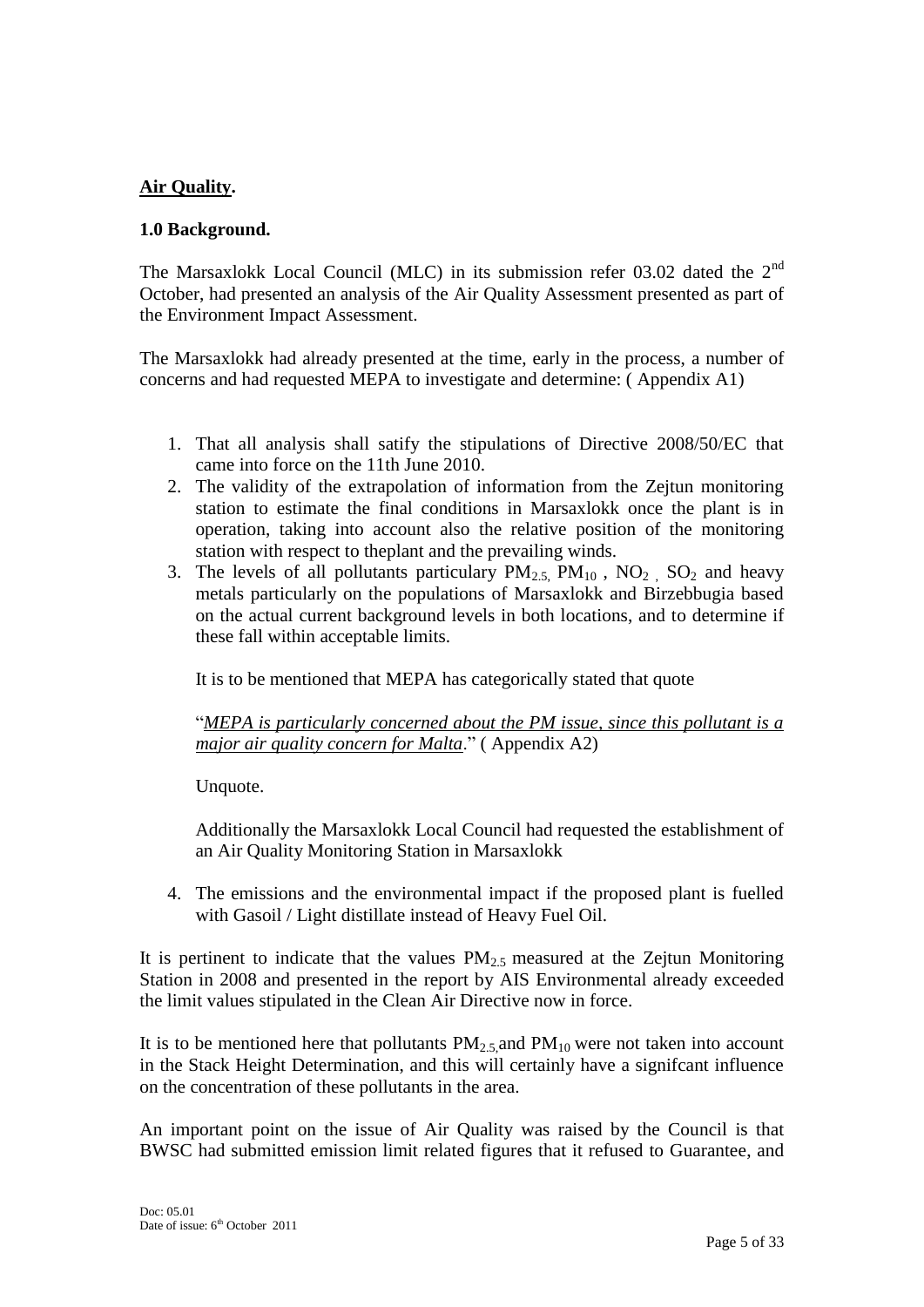that there remain strong doubts on the operation of the "prototype plant " and the effectiveness of flue gas cleaning systems.

The Marsaxlokk Local Council gave notice both to MEPA and AIS Environmental that since the Air Quality Assessments is based on emission values that are not guaranteed by BWSC at the time of submission of their Tender for the Plant, the Council considers the Air Quailty Assessment to be seriously compromised if not also invalid.

It is also evident from the report presented by the Auditor General that the issue of emissions remains a point of contention.

#### **2.0 Particulate Matter PM2.5**

The Air Quality Assessment presented as part of the EIA showed in Table 4-2 Background Concentrations – Real Time Station , that the *annual average* of PM2.5 measured in 2008 at Zejtun was  $22.8 \mu g/m^3$ . (Appendix A3)

The values of PM 2.5 at the Zejtun Monitioring Station in 2008 and presented in the report by AIS Environmental already exceed the upper assessment threshold of  $17\mu$ g/m<sup>3</sup> as stipulated in Annex II, A.3 of Directive 2008/50/EC (Appendix A4)

Furthermore with respect to PM  $_{2.5}$  Article 15 of the Clean Air Directive stipulates (Appendix A6):

*1. Member States shall take all necessary measures not entailing disproportionate costs to reduce exposure to PM 2.5 with a view of attaining the national exposure reduction target laid down in Section B of Annex XIV by the year specified therein.* (Appendix 5.1)

The article continues under point 2

*2. Member States shall ensure that the average exposure indicator for the year 2015 established in accordance with Section A of Annex XIV does not exceed the exposure concentration obligation laid down in Section C of that Annex.* ( ie 20  $\mu$ g/m<sup>3</sup> by 2015). This is an exposure concentration obligation.

Also, regarding the same emission (PM  $_{2.5}$ ) Article 16 of the same directive stipulates ( Appendix A6):

*Member States shall take all necessary measures not entailing disproportionate costs to reduce exposure to PM 2.5 with a view of attaining the national exposure reduction target laid down in Section B of Annex XIV by the year specified therein, (ie 18*  $\mu$ *g/m<sup>3</sup>* by 2020). This is the target value and limit value for the protection of human health.

*MEPA therefore has an irrevocable obligation to see that the stipulations set by Directive 2008/50/EC for PM2.5 met within the time limits specified.*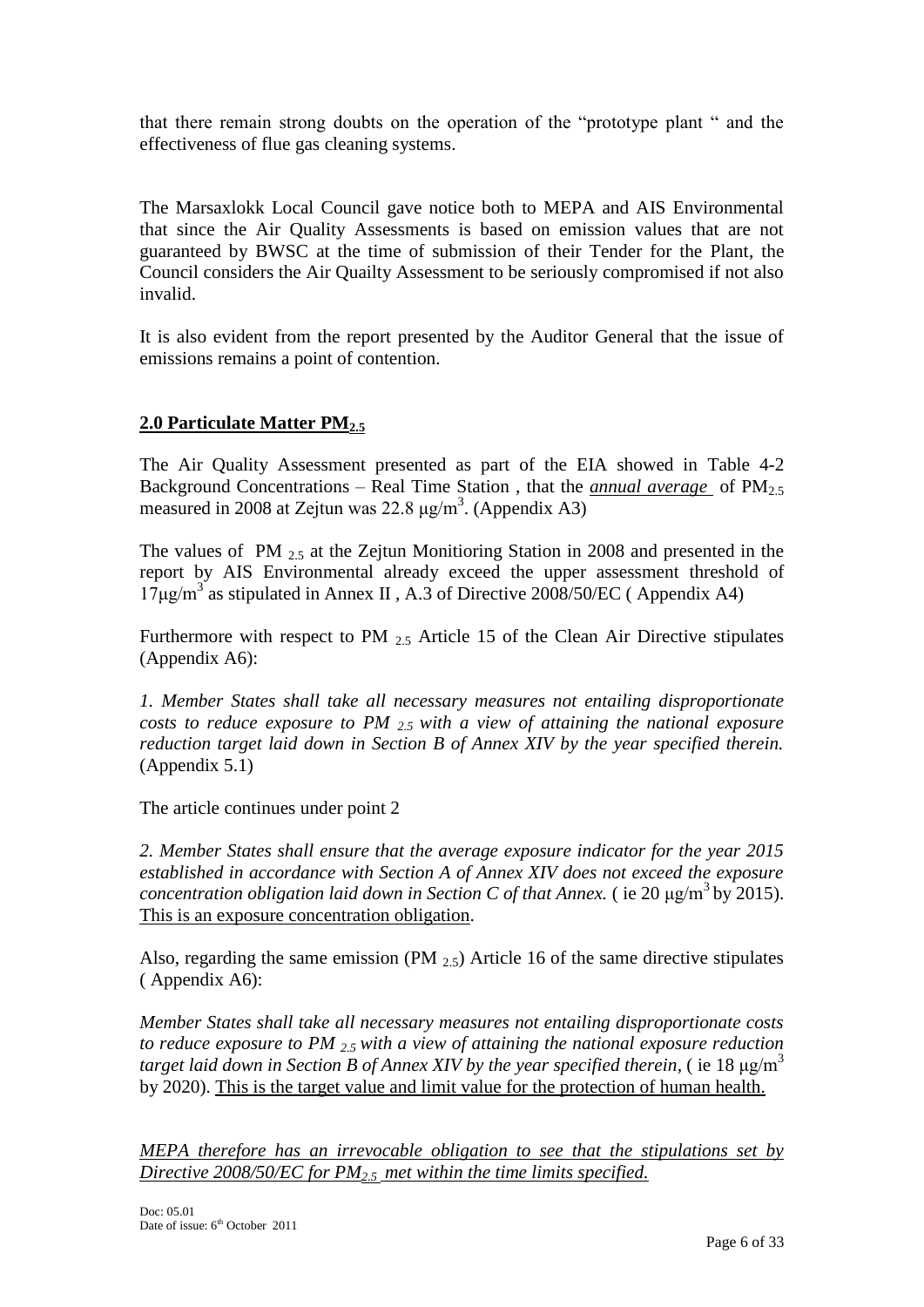As the annual mean concentrations of PM  $_{2.5}$  at the Zejtun Monitioring Station recorded in 2008 and presented in the report by AIS Environmental, recorded at 22.8 μg/m<sup>3</sup> exceeded the upper assessment threshold of  $17\mu$ g/m<sup>3</sup> (Appendix A6), the Marsaxlokk Local Council in its submission ref 03.02 October 2009 placed a number of questions to MEPA . ( Appendix A7)

The questions regarding this issue are

- *1.* (What led to this unusual , disparate and diverging result ??)- *refers to AIS*
- 2. Were actual long term  $PM_{2.5}$  levels measured both at Marsxlokk and Birzebbugia.
- 3. If these measurements were made what are the results ?
- 4. How will the present measured levels at Marsaxlokk and Birzebbugia be affected once the new plant is put in service operation.
- 5. Will the  $PM_2$ , levels particularly those in Marsaxlokk and Birzebbugia exceed permissible limits once the proposed plant burning heavy fuel oil is put in operation.
- 6. How will the  $PM<sub>2.5</sub>$  levels particularly those in Marsaxlokk and Birzebbugia decrease if the height of the exhaust stacks is higher than 50m as proposed, with the plant burning heavy fuel oil.
- 7. What will be the optimum Stack height that will result in the minimum possible PM2.5 levels from the exhaust gas stream in Marsaxlokk and Birzebbugia.

It appears that at the time the questions were submitted, MEPA may not have been in a position to answer the questions raised above.

On the basis that the Air Quality Assessment carried out in the first instance was based on data obtained from the Air Monitoring Station at Zejtun, the Marsaxlokk Local Council requested the installation of an Air Quality Monitoring Station in Marsaxlokk and possibly in Birzebbugia with the purpose of obtaining a precise measurement of the level of pollutants particularly of  $PM_{2.5}$  levels.

More over the Marsxlokk local Council had requested MEPA to investigate and determine ( amongst others); (Appendix A1.2)

*"the levels of all the pollutants particularly of the PM2.5, PM10, NO2, SO<sup>2</sup> and heavy metals particularly on the populations of Marsaxlokk and Birzebbugia, based on the actual current background levels in both locations, and to determine if these fall within acceptable limits."*

*Despite that approximately 2 years have elapsed since the requests submtted by the Marsaxlokk Local Council were placed, MEPA has not yet provided any answers on this pivotal question.*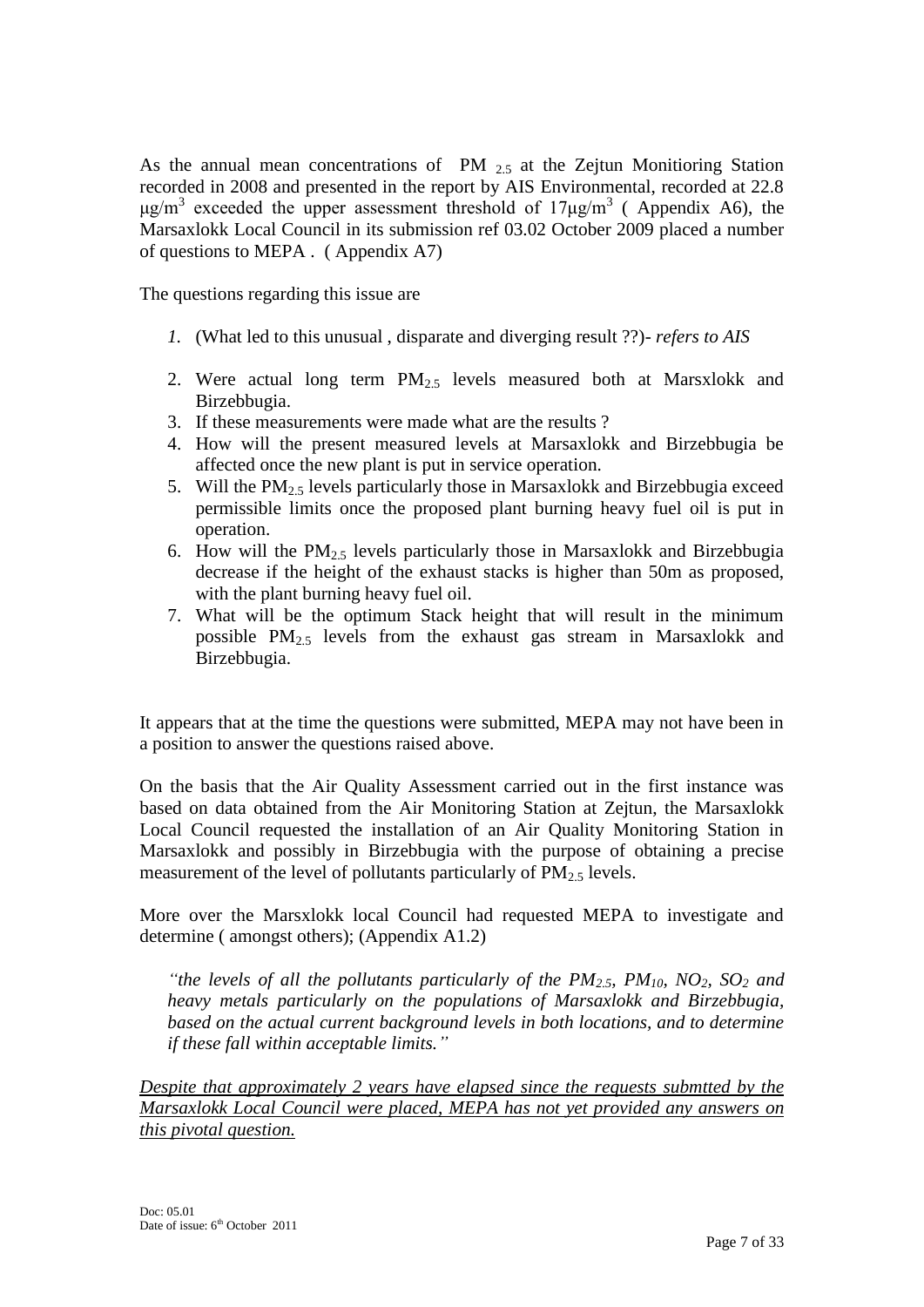#### **3.0 PM2.5 concentrations measured by ESS GMBH and Ecoserv.**

Following a call for tenders issued by MEPA on the  $1<sup>st</sup>$  April 2010, MEPA commissioned ESS Gmbh and Ecoserv Ltd to carry out Air Dispersion Modelling of  $NO<sub>2</sub> PM<sub>10</sub>$ ,  $PM<sub>2.5</sub>$ , Metals and Benzo-a-pyrene, from Delimara Power Station.

As part of the exercise within their remit, ESS Gmbh and Ecoserv established two air monitoring stations, one in Marsaxlokk and one in Birzebbugia with the scope of obtaining accurate measurements of the pollutants under study. These measurements were then to be used as actual measured data together with data gathered from other sources to establish the mathematical models.

The values measured at Marsaxlokk and Birzebbugia for PM 2.5 shown in Table 9 ( page 17) ( Appendix A8) of the report by ESS and Ecoserv are reproduced hereunder.

| $PM2.5$ daily  | annual average target value (20100101) : 25µg/m <sup>3</sup> |                             |          |            |            |  |
|----------------|--------------------------------------------------------------|-----------------------------|----------|------------|------------|--|
| Monitoring     | Avg. $\mu$ g/m <sup>3</sup>                                  | max. $\mu$ g/m <sup>3</sup> | N of obs | From       | To         |  |
| <b>Station</b> |                                                              |                             |          |            |            |  |
| Marsaxlokk     | 52.70                                                        | <b>149.00</b>               | 29       | 18/04/2011 | 16/05/2011 |  |
| Birzebbugia    | 34.70                                                        | 61.00                       | 29       | 18/04/2011 | 16/05/2011 |  |

The measured values show that over a period of nearly one Month, the average daily value of the concentration of PM<sub>2.5</sub> in Marsaxlokk is 52.70  $\mu$ g/m<sup>3</sup>, which represents an excess of over  $100\%$  over the present annual average target value of  $25\mu\text{g/m}^3$ 

The peak value is by the same measure even more alarming in that the value measured, 149 μg/m<sup>3</sup> , represents an excess of nearly *500%* over the present target value of  $25\mu g/m^3$ 

The same may be said, to apply, albeit at a lesser degree of the respective values measured at Birzebbugia.

The magnitude of the results of the samples taken at random over the period indicated show in the most irrefutable manner, that not only do the values not fall within the stipulations of the Clean Air Directive but that the stipulated target values are exceeded by several orders of magnitude.

Under such circumstances Article 23 of Directive 2008/50/EC stipulates that (Appendix A9):

*"Where, in given zones or agglomerations the levels of pollutants in ambient air exceed any limit values or target value, plus any relevant margin of tolerance in each case, Member States shall ensure that air quality plans are established for those zones and agglomerations in order to achieve the related limit values or target value specified in Annexes XI and XIV"*

This obligation falls on MEPA , one that has as yet to materialise.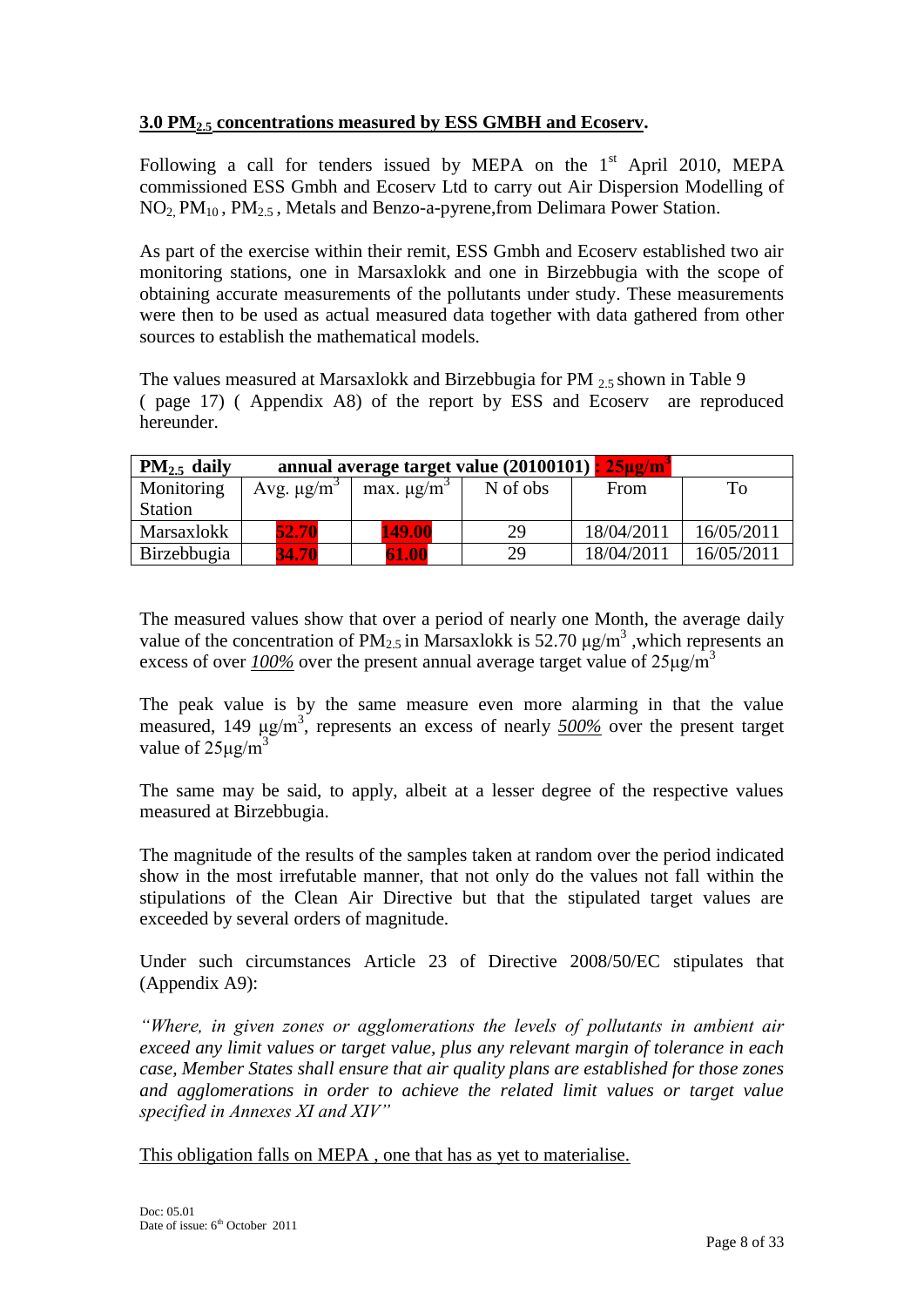#### **4.0 Description of the situation.**

The situation may be best described as a scenario where Enemalta wishes to operate an extension to the Delimara Power station utilising Heavy Fuel Oil as the primary fuel source in an environment, in which the limits for at least  $PM_{2.5}$ , today without the extension plant in operation, have been exceeded.

It is pertinent to quote the description covering Particulate Matter PM2.5 given in the Clean Air Directive:

Regarding PM2.5 emissions Directive 2008/50/EC preamble para 11. States (Appendix A10):

Fine particulate matter  $(PM<sub>2.5</sub>)$  is responsible for *significant negative impacts* on human health. Furthermore, there *is as yet no identifiable threshold below which PM2.5*, would not pose a risk. *As such this pollutant should not be regulated in the same way as other air pollutants.* The approach *should aim at a general reduction* of concentrations in the urban background *to ensure that large sections of the population benefit from improved air quality*. However to ensure a minimum degree of health protection everywhere, that approach should be combined with a limit value, which is to be preceded in a first stage by a target value.

The description clearly encompasses the following principles:

- 1. Particulate matter (PM<sub>2.5</sub>) is responsible for significant negative impacts on human health
- 2. That there is no identifiable threshold below which  $PM_{2.5}$ , would not pose a risk
- 3. That this pollutant should not be regulated in the same way as other air pollutants.
- 4. That the approach should aim at a general reduction of the concentrations in the urban background to ensure that large sections of the population benefit from improved air quality.

Of the four principles, it is the fourth that is determinant, by the fact that the Directive itself that the approach should be to aim at a general reduction of the concentrations in the urban background.

The fact that it may be assumed that the greater part of the pollution related to particulate matter may in fact be related to other sources such as vehicle emissions, and not to the operation of the Power Stations does not diminish in any way the aim of this principle, but quite on the contrary, reinforces the purpose of the same objective. For if the environment is polluted beyond limits stipulated in the directive, then the aim of achieving a general reduction of the concentration in the urban background should include also, amongst other measures, the imperative that Enemalta should use the best available technology coupled with the cleanest fuel that may, under present circumstances be delivered to Delimara Power Station.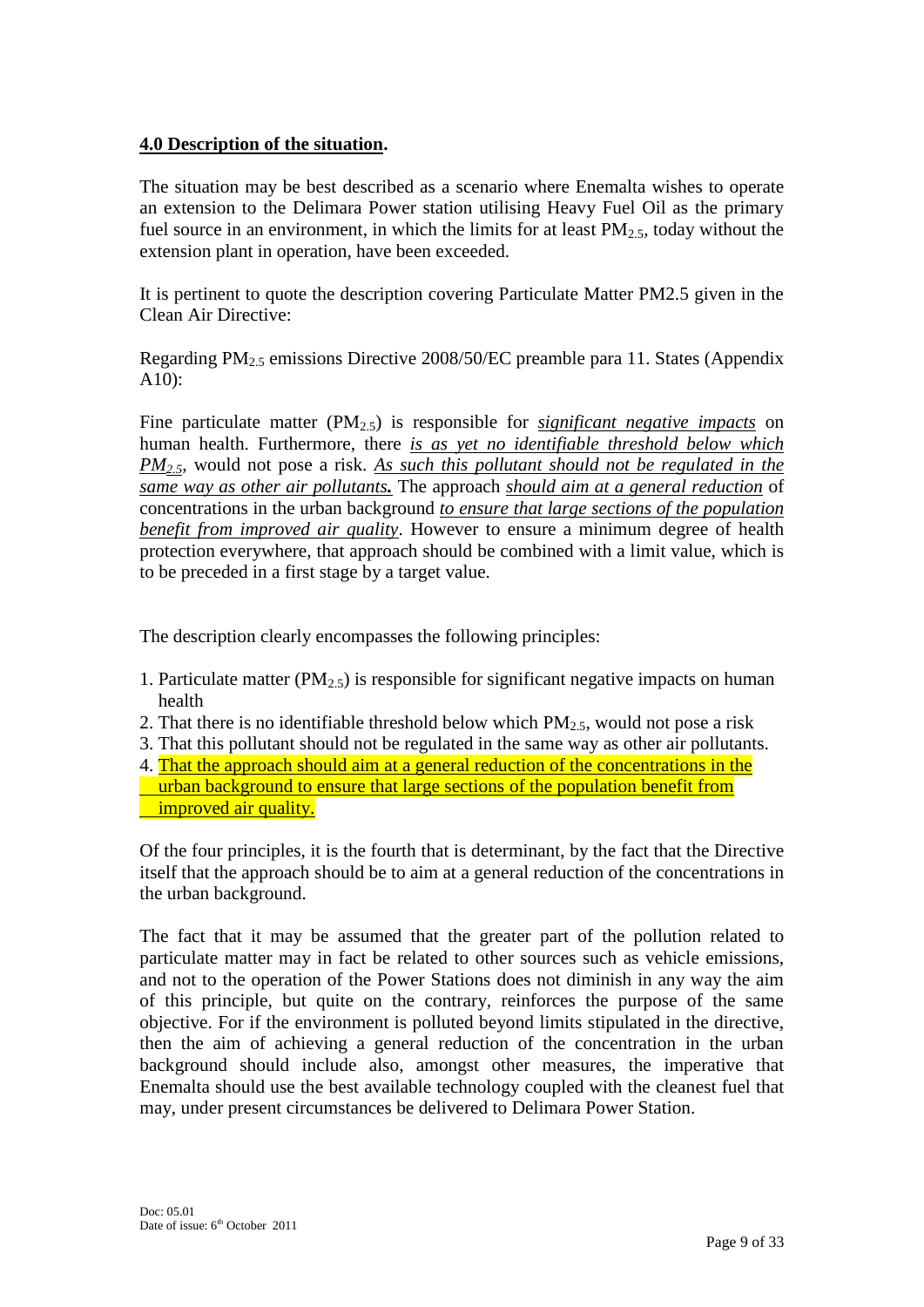The use of Diesel Engines with an average efficiency of 46% represents what is possibly one of the most efficient combustion technologies available today. The issues that arise do not concern the plant itself but rather the fuel that shall be used to operate it.

Enemalta is proposing to utilise Heavy Fuel Oil as the primary fuel source, and also Gasoil as a secondary fuel Gasoil is required during the starting phase and even more during the shutdown phase of the plant, as otherwise the heavy fuel oil, which on cooling down would be very viscous, would as a result block the fuel delivery lines.

The Marsaxlokk local council had in its submission  $03.02$  dated the  $2<sup>nd</sup>$  October, presented a table comparing the increases in the emissions resulting from the proposed plant fuelled with Heavy Fuel Oil.

The data is extracted from Table 5.3– presented in the EIS as shown in Appendix A11, and is being reproduced hereunder from page 13 ( Appendix A12) of report 03.02 presented by the council.

|                  | <b>Phase</b> | <b>Phase</b>      | <b>Phase</b>      | <b>Total Present</b> |                 | Increase in     |
|------------------|--------------|-------------------|-------------------|----------------------|-----------------|-----------------|
| <b>Pollutant</b> | 1            | 2a                | 2b                | <b>Emission</b>      | <b>Proposed</b> | <b>Emission</b> |
|                  |              | Light             | Light             |                      |                 |                 |
| Fuel             | <b>HFO</b>   | <b>Distillate</b> | <b>Distillate</b> |                      | <b>HFO</b>      |                 |
| PM2.5 (g/s)      | 4.9          | 0.7               | 0.7               | 6.3                  | $\overline{4}$  | 63.49%          |
| $Pb$ (mg/s)      | 1.8          | 1.5               | 1.5               | 4.8                  | 1.5             | 31.25%          |
| $Cd$ (mg/s)      | 0.5          | 0.5               | 0.5               | 1.5                  | 0.4             | 26.67%          |
| $Hg$ (mg/s)      | 0.2          | 0.3               | 0.3               | 0.8                  | 0.1             | 12.50%          |
| As $(mg/s)$      | 1.6          | 0.4               | 0.4               | 2.4                  | 1.3             | 54.17%          |
| $Cr$ (mg/s)      | 1            | 1.2               | 1.2               | 3.4                  | 0.8             | 23.53%          |
| $Cu$ (mg/s)      | 2.1          | 0.6               | 0.6               | 3.3                  | 1.8             | 54.55%          |
| Ni (mg/s)        | 102.5        | 0.3               | 0.3               | 103.1                | 84              | 81.47%          |
| Se (mg/s)        | 0.8          | 1.6               | 1.6               | 4                    | 0.7             | 17.50%          |
| $Zn$ (mg/s)      | 35.3         | 0.4               | 0.4               | 36.1                 | 28.9            | 80.06%          |
| PaH (mg/s)       | 2.6          | 0.2               | 0.2               | 3                    | 2.1             | 70.00%          |
| $V$ (mg/s)       | 922.2        | 2.8               | 2.7               | 927.7                | 755.4           | 81.43%          |

Table 5.3 in particular shows the following increases:

The table shows that the utilisation of Heavy Fuel Oil (HFO) to fuel the new extension will result in a further increase of  $63.49\%$  in  $PM_{2.5}$  emission over those from the plant presently in operation ( Phases 1, 2a,& 2b).

For the sake of comparison, let it be assumed that the new plant will be fuelled with Gasoil / Light Distillate utilising the same values quoted for Phase 2a and 2b Gas Turbines, as follows;

Each of the Gas Turbines installed on Phase 2a and 2b each have a rating of 37 MW. Estimating the output of the extension with a basis of 132 MW ( 12 MW being due to the heat recovery steam turbine),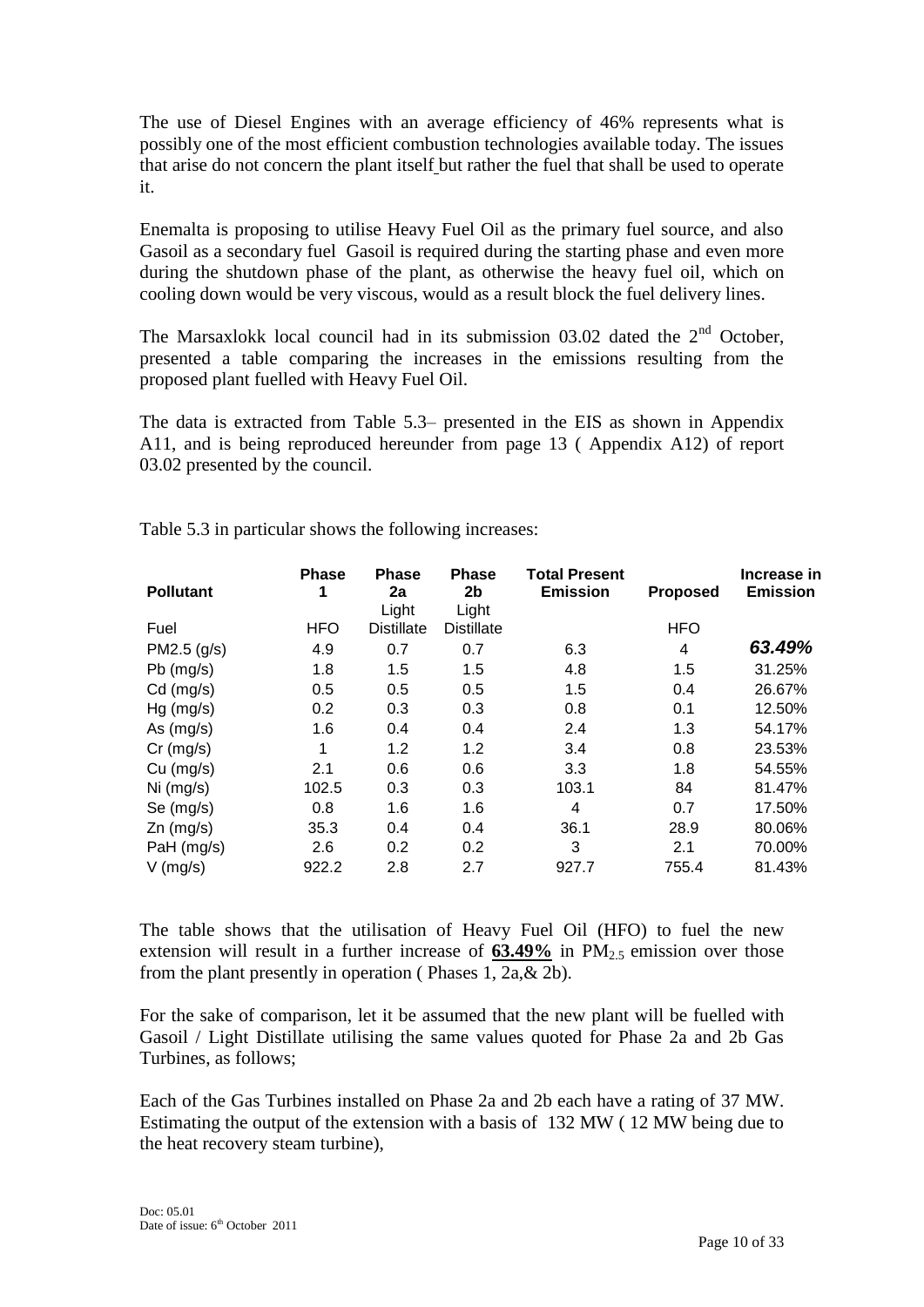| <b>Pollutant</b> | <b>Phase</b> | <b>Phase</b><br>2a | <b>Phase</b><br>2b | <b>Total Present</b><br><b>Emission</b> | <b>132MW</b><br><b>Extension</b> | Increase in<br><b>Emission</b> |
|------------------|--------------|--------------------|--------------------|-----------------------------------------|----------------------------------|--------------------------------|
|                  |              | Liaht              | Liaht              |                                         | Liaht                            |                                |
| Fuel             | HFO.         | <b>Distillate</b>  | <b>Distillate</b>  |                                         | <b>Distillate</b>                | Estimated                      |
| PM2.5 (q/s)      | 4.9          | 0.7                | 0.7                | 6.3                                     | 2.49                             | 39.52%                         |

The value of 39.52% increase in PM2.5 emission represents *a decrease of 37.75%* when compared to the resulting  $PM_2$ <sup>5</sup> emission resulting from the combustion of heavy fuel oil.

In reality the efficiency of the Diesel Engines installed is quoted at some 46% while that of a Gas Turbine is approximately 33% and therefore the actual increase in  $PM_{2.5}$ emission will be lower than that indicated above.

The above estimate is in agreement with the reply received from Enemalta to a question raised by MEPA on the same subject, during the process leading to the issue of the full development permit. ( Appendix A13)

To the question raised by MEPA asking;

" the emissions that would result if the proposed plant were to be fuelled with Gasoil / Light distillate which has significantly lower sulphur content, instead of the 1% Sulphur heavy fuel oil"

Enemalta replied:

" $SO<sub>2</sub>$  emissions shall be reduced by half of the values above with operation on gasoil. This is because the emission limit values specified are equivalent to operating the plant on fuel containing 0.2% sulphur while gasoil contains 0.1%. Thus the annual SO<sup>2</sup> emissions shall be 435 Tonnes for base load operation and 300 Tonnes for 2 shifting operation (same conditions as above).

NOx emissions are not expected to be affected. *Dust emissions are also expected to decrease by approximately 40%*. CO emissions are between 0.02 and 0.09% by volume. This value also includes THC VOCs. No further information is available on CO emissions." ( Appendix A13)

Even Enemalta accepts that the utilisation of Gasoil instead of Heavy Fuel oil will result in a significant decrease in dust/particulate matter emissions.

#### **3.0 PM10 concentrations measured by ESS GMBH and Ecoserv.**

The measurements of the of the  $PM_{10}$  concentrations at Marsaxlokk and Birzebbugia, as with  $PM<sub>2.5</sub>$ , show clearly exceedances over the limits stipulated in Directive 2008/50/EC.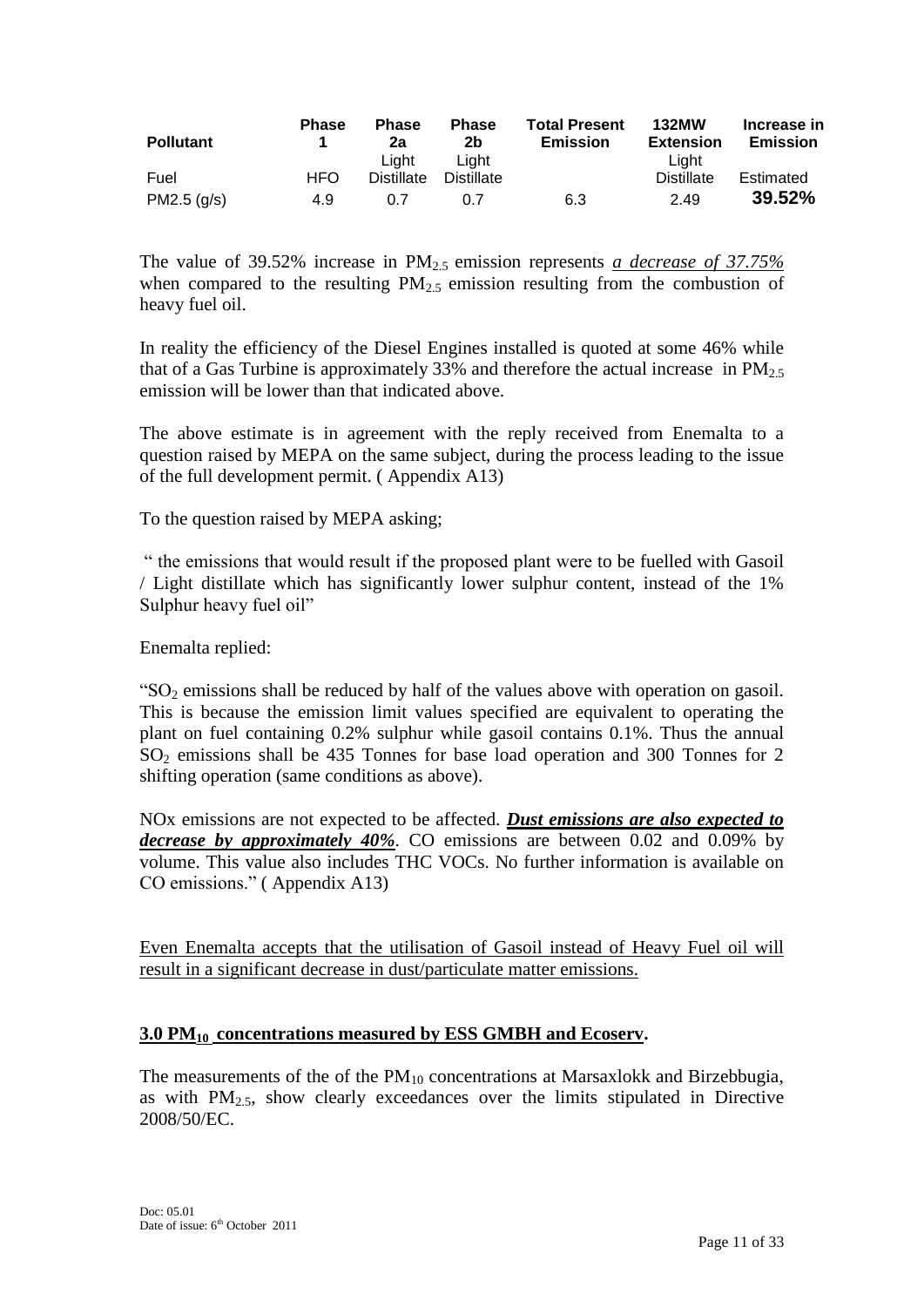| $PM_{10}$ daily |                             |                             |          |            |            |
|-----------------|-----------------------------|-----------------------------|----------|------------|------------|
| Monitoring      | Avg. $\mu$ g/m <sup>3</sup> | max. $\mu$ g/m <sup>3</sup> | N of obs | From       | To         |
| <b>Station</b>  |                             |                             |          |            |            |
| Marsaxlokk      | 54.10                       | 154.00                      | 29       | 18/04/2011 | 16/05/2011 |
| Birzebbugia     | 70.00                       | 250.00                      | 29       | 18/04/2011 | 16/05/2011 |

Section 3 of Annex II of Directive 2008/50/EC establishes upper assessment threshold for  $PM_{10}$  concentrations as follows.(Appendix A6/1)

24-hour average : 35  $\mu$ g/m<sup>3</sup> not to be exceeded more than 35 times in any calendar year.

Annual average :  $28\mu g/m^3$ 

The  $PM_{10}$  concentrations obtained within the sample period, even when one considers that 29 samples over a practically a month is only 6 samples short of the 35 in a calendar year, clearly show that the values measured exceed significantly the treshold levels.

Furthermore section B of Annex XI of Directive 2008/50/EC establishes the following PM<sup>10</sup> concentration limit values for the protection of human health (Appendix A14)

One day: 50  $\mu$ g/m<sup>3</sup> not to be exceeded more than 35 times in any calendar year.

Calendar year:  $40\mu\text{g/m}^3$ 

These limit values have been in force since 2005.

Article 23 clause 1 of Directive 2008/50/EC ( Appendix A9/1) stipulates that:

*"Where, in given zones or agglomerations the levels of pollutants in ambient air exceed any limit values or target value, plus any relevant margin of tolerance in each case, Member States shall ensure that air quality plans are established for those zones and agglomerations in order to achieve the related limit values or target value specified in Annexes XI and XIV"*

MEPA is obliged to respect this directive with respect to  $PM_{10}$  also.

It is somewhat strange that the Marsaxlokk local Council has to emphasise the obligation regarding the application of the Directive 2008/50/EC in the reduction of PM10 levels. (Appendix A14).

Indeed in 2010 MEPA had prepared an Air Quality Plan for the Office ofthe Prime Minister, with the precise scope of achieving reductions in the daily average levels of  $PM_{10}$  for which exceedances have been recorded since 2004. (Appendix A14)

The precise scope of the Action Plan was **"***aimed at ensuring compliance with the PM<sup>10</sup> daily limit value by June 2011"* **(** Appendix A15/2).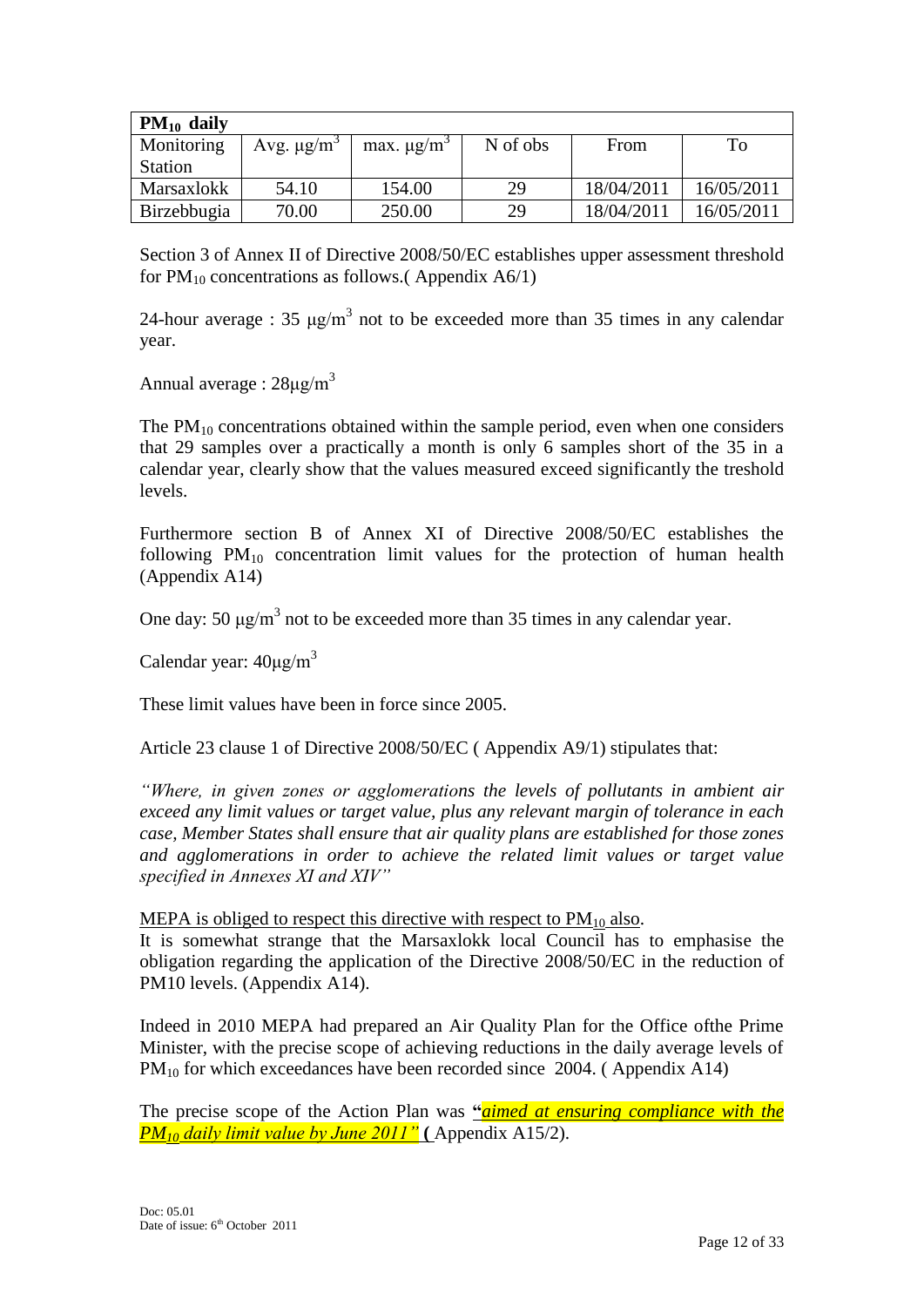At the time of writing of this Document, now October 2011, 4 months after the deadline stated in the Air Quality Plan, significant exceedances in the levels of  $PM_{10}$ are still being recorded at least in Marsaxlokk and Birzebbugia as measured by ESS Gmbh and Ecoserve. Clearly the aim of the Air Quality Plan has not been achieved.

Moreover, in this same scenario, Enemalta is requesting permission from MEPA to operate the Delimara Power Station Extension (DPSE) on Heavy Fuel Oil thereby further generating substantial amounts of  $PM_{10}$  particulate matter.

This state of affairs allows MEPA to permit Enemalta to operate the plant on Gasoil only, as a measure to reduce the exceedances in the recorded levels of  $PM_{10}$ .

#### **Conclusion.**

#### Whereas

1. the Clean air Directive 2008/50/EC states; " *that particulate matter PM 2.5 is responsible for significant negative impacts on human health. Further, there is as yet no identifiable threshold below which PM2.5, would not pose a risk. As such this pollutant should not be regulated in the same way as other air pollutants. The approach should aim at a general reduction of concentrations in the urban background to ensure that large sections of the population benefit from improved air quality. However to ensure a minimum degree of health protection everywhere, that approach should be combined with a limit value, which is to be preceded in a first stage by a target value."*

2. The measurements taken on 29 separate occasions at the Marsalokk air monitoring station, established by MEPA, independently verified the extremely high levels of PM2.5 particulate matter which exceed the average annual level stipulated by the Clean air Directive,

3. That despite the fact the the levels of PM2.5 exceed the the target values established in Directive 2008/50/EC no Air Quality Plans as stipulated in Directive 2008/50/EC, preamble clause 18, and Article 23 , and further more that no short term action plans have been prepared to reduce the levels of PM2.5 to a reduce the risk or duration of the exceedance as stipulated by Article 24 of the same Directive*, this being the the sole responsibilty of MEPA*,

4.The utilisation of Gasoil instead of Heavy Fuel Oil to fuel the extension, will result in a decrease of approximately 37.75% in PM2.5 emissions.

5.The measurements taken on 29 separate occasions at the Marsxlokk air monitoring station, established by MEPA, independently indicated that the levels of  $PM_{10}$  exceed the average annual level stipulated by Directive 2008/50/EC.

6.That despite the fact the the levels of PM10 exceed the the target values established in Directive 2008/50/EC no Air Quality Plans as stipulated in Directive 2008/50/EC,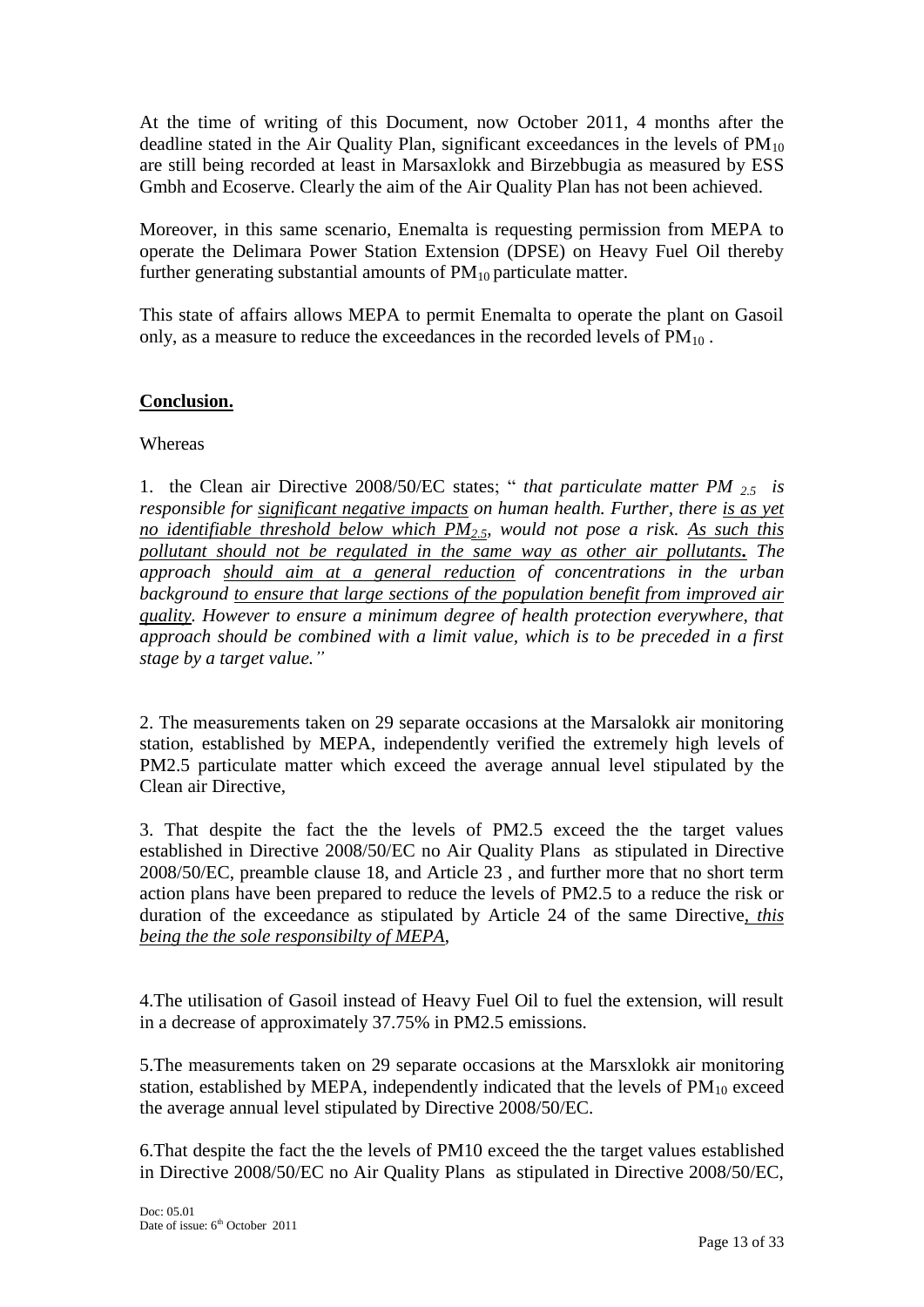preamble clause 18, and Article 23 , and further more that no short term action plans have been prepared to reduce the levels of PM10 to reduce the risk or duration of the exceedance as stipulated by Article 24 of the same Directive, again the sole responsibility of MEPA

7.That the Air Quality Plan prepared by MEPA in line with Directive 1999/30/EC to achieve a reduction in the levels of  $PM_{10}$ , with which levels of exceedances have been recorded since 2004, has not achieved its target, and that exceedances in the levels of  $PM_{10}$  are still being recorded today.

8.That the samples taken during the latest study by ESS Gmbh and Ecoserv Ltd at the Marsaxlokk and Birzebbugia were limited to 29 just 6 samples less than those mentioned in the Directive is certainly no fault of the Marsaxlokk Local Council, which had previously called at the permitting stage for long term measurments of the pollutants in the environment at Marsaxlokk and Birzebbugia. *It was MEPA that issued the tender, and therfore it was the sole responsibilityof MEPA to see to this matter.*

9.That Marsaxlokk Local Council in October 2009 had requested to MEPA to investigate and determine ( Appendix A1/2)

The levels of the pollutants particularly of  $PM_{2.5}$ ,  $PM_{10}$ ,  $NO_2$ , and  $SO_2$ , and heavy metals particularly on the populations of Marsaxlokk and Birzebbugia, based on the actual current levels in both locations and to determine if these fall within acceptable limits.

The levels of  $NO<sub>2</sub>$  and  $SO<sub>2</sub>$  at Marsaxlokk and Birzebbugia were not measured. This inspite of the fact that the Clause 4.4.2 Para 2 ( Appendix A16) from the Environment Impact Assessment presented by AIS Environmental in 2008 stated that:

"...it is evident that the baseline concentrations for  $NO<sub>2</sub>$  and  $SO<sub>2</sub>$  vary widely across the study area from the urban background locations to roadside locations. *Monitoring of NO<sup>2</sup> indicates exceedences of the limit value at some urban areas in the study area"*

In view of the results obtained from the Environmental Impact Assessment together with the number of observations raised by the Marsaxlokk local Council and other enities and individual, should have investigated the matter more deeply, with the aim of establishing a firm picture of the background air pollution prior to the operation of the extension.

*Again the sole responsibilty for this state of affairs lies with MEPA.*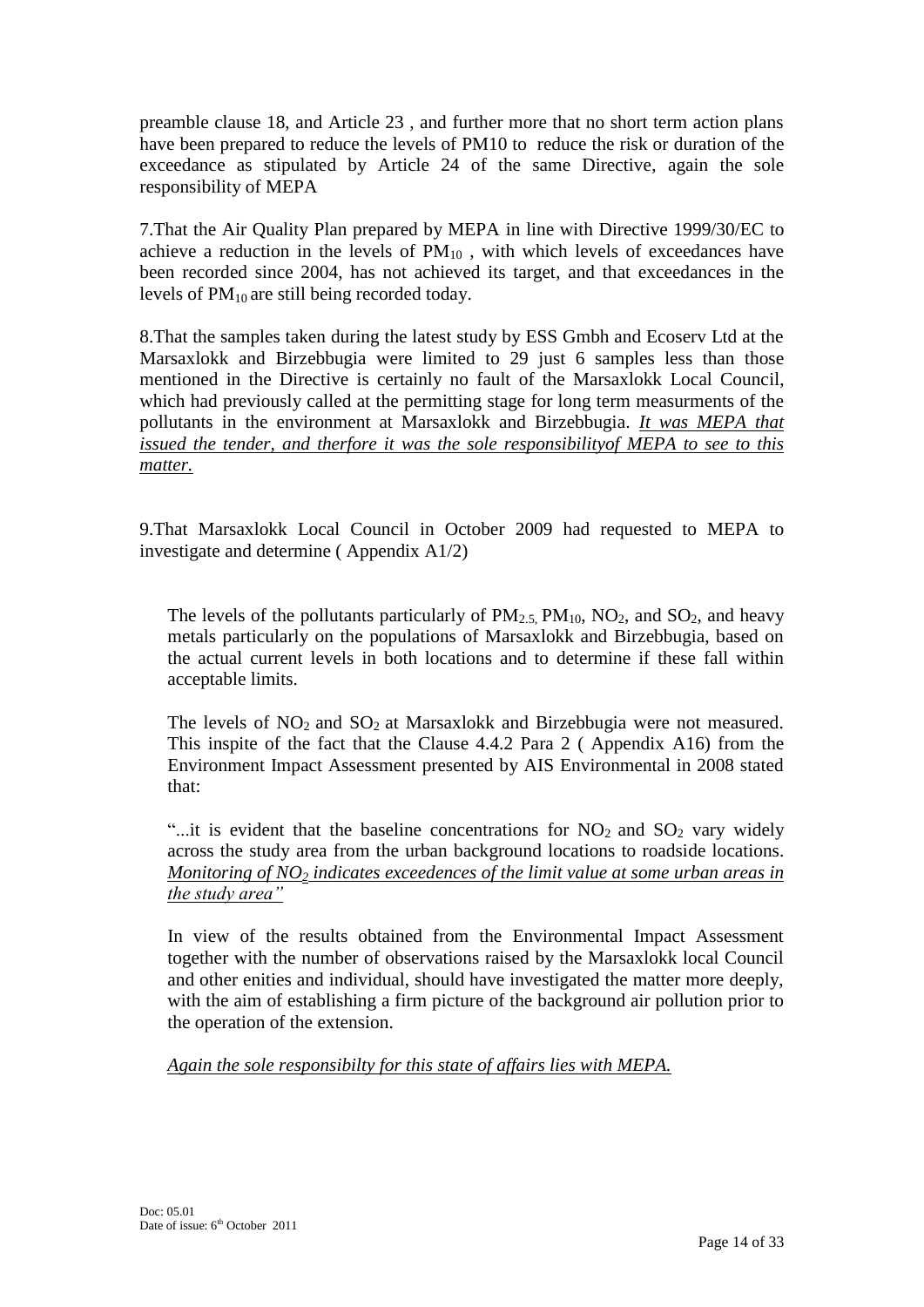Then MEPA, for the reasons mentioned above and under the present circumstances, is left with no other alternative but to permit Enemalta to operate the extension on Gasoil alone.

It is to be reiterated that absolutely no change will be required to the plant as constructed, to use Gasoil as a fuel.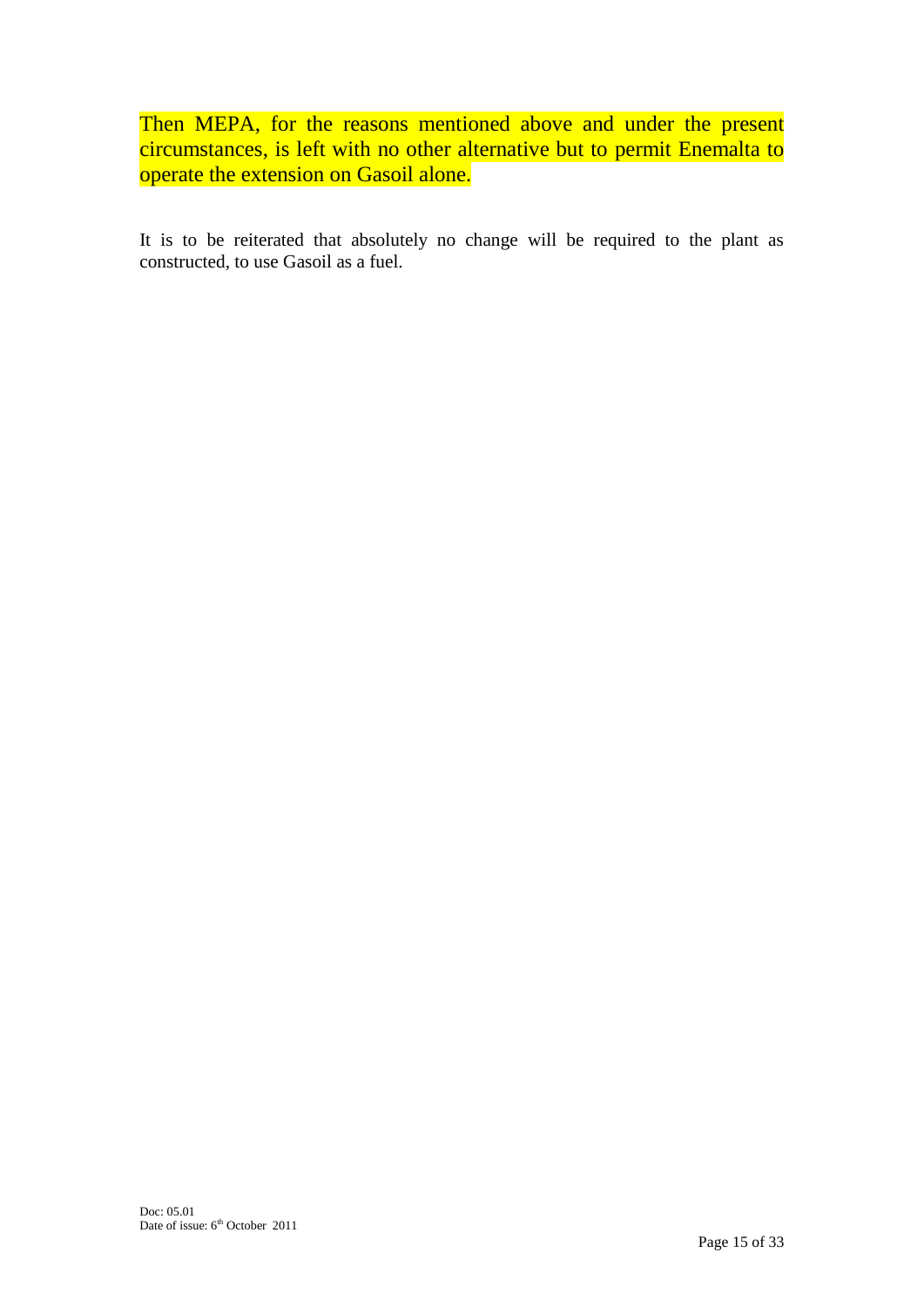## **SECTION B**

### **COMPARATIVE COSTS OF GENERATION**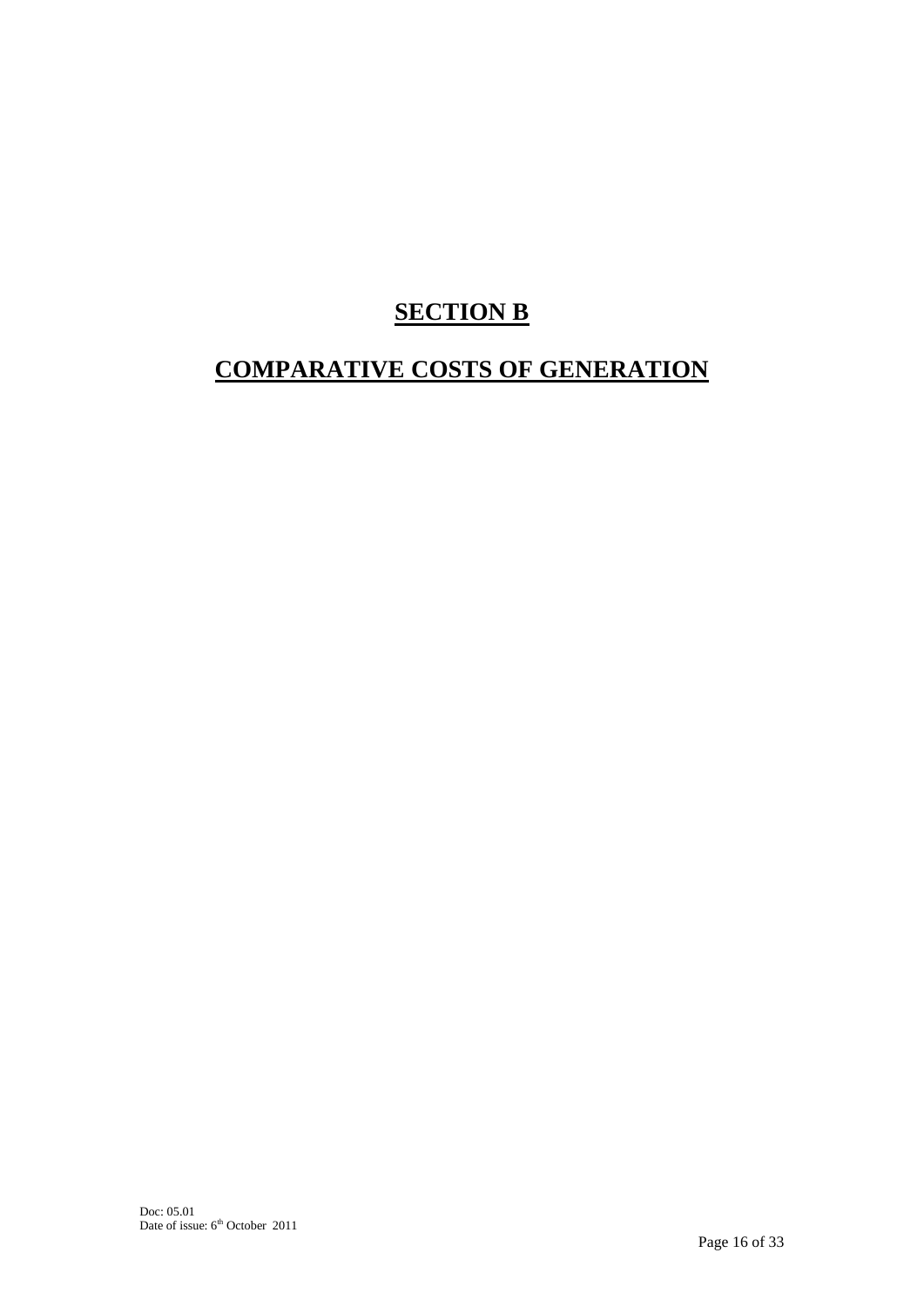### **Cost Comparison based on fuel between generation of power at Marsa Power Station and its replacement ; the Delimara Power Station Extension ( DPSE)**

| <b>MARSA POWER STATION</b><br><b>FUEL - HEAVY FUEL OIL -HFO</b> |         |        |                                                  |  |  |
|-----------------------------------------------------------------|---------|--------|--------------------------------------------------|--|--|
|                                                                 |         |        |                                                  |  |  |
| <b>Fuel Rate</b>                                                | Kg/kWh  | 0.314  | Enemalta Annual Report<br>$2009$ (Appendix B1/2) |  |  |
|                                                                 |         |        |                                                  |  |  |
| $HFO-1$ %                                                       | USD/mt  | 663.5  | Platts end of day<br>21/09/2011                  |  |  |
|                                                                 |         |        |                                                  |  |  |
| Cost of HFO/kg                                                  | USD/kg  | 0.6635 |                                                  |  |  |
|                                                                 |         |        |                                                  |  |  |
| <b>Cost per Unit</b>                                            | USD/kWh | 0.208  |                                                  |  |  |
|                                                                 |         |        |                                                  |  |  |

| <b>DELIMARA POWER STATION EXTENSION</b><br><b>FUEL - GASOIL</b> |         |         |                                                                   |  |
|-----------------------------------------------------------------|---------|---------|-------------------------------------------------------------------|--|
|                                                                 |         |         |                                                                   |  |
| 18V46 Engine<br>heat rate                                       | kJ/KWh  | 7732    | Value quoted in data<br>published by Wartsila.<br>(Appendix B2/2) |  |
|                                                                 |         |         |                                                                   |  |
| Calorific Value of<br>Gasoil 0.1%<br>Sulphur.                   | kJ/kg   | 42,730  | Net Value                                                         |  |
|                                                                 |         |         |                                                                   |  |
| <b>Fuel Rate</b>                                                | Kg/kWh  | 0.181   |                                                                   |  |
| Gasoil 0.1%                                                     | USD/mt  | 953.25  | Platts end of day<br>21/09/2011                                   |  |
| Cost of Gasoil/kg                                               | USD/kg  | 0.95325 |                                                                   |  |
|                                                                 |         |         |                                                                   |  |
| <b>Cost per Unit</b>                                            | USD/kWh | 0.1724  |                                                                   |  |

**The generation of electrical power from the Delimara Power Station Extension using Gasoil as a fuel will result in a price per kWh that is approximately 17% cheaper on the basis of fuel alone when compared to the generation from the existing Marsa Plant operating on heavy fuel oil.**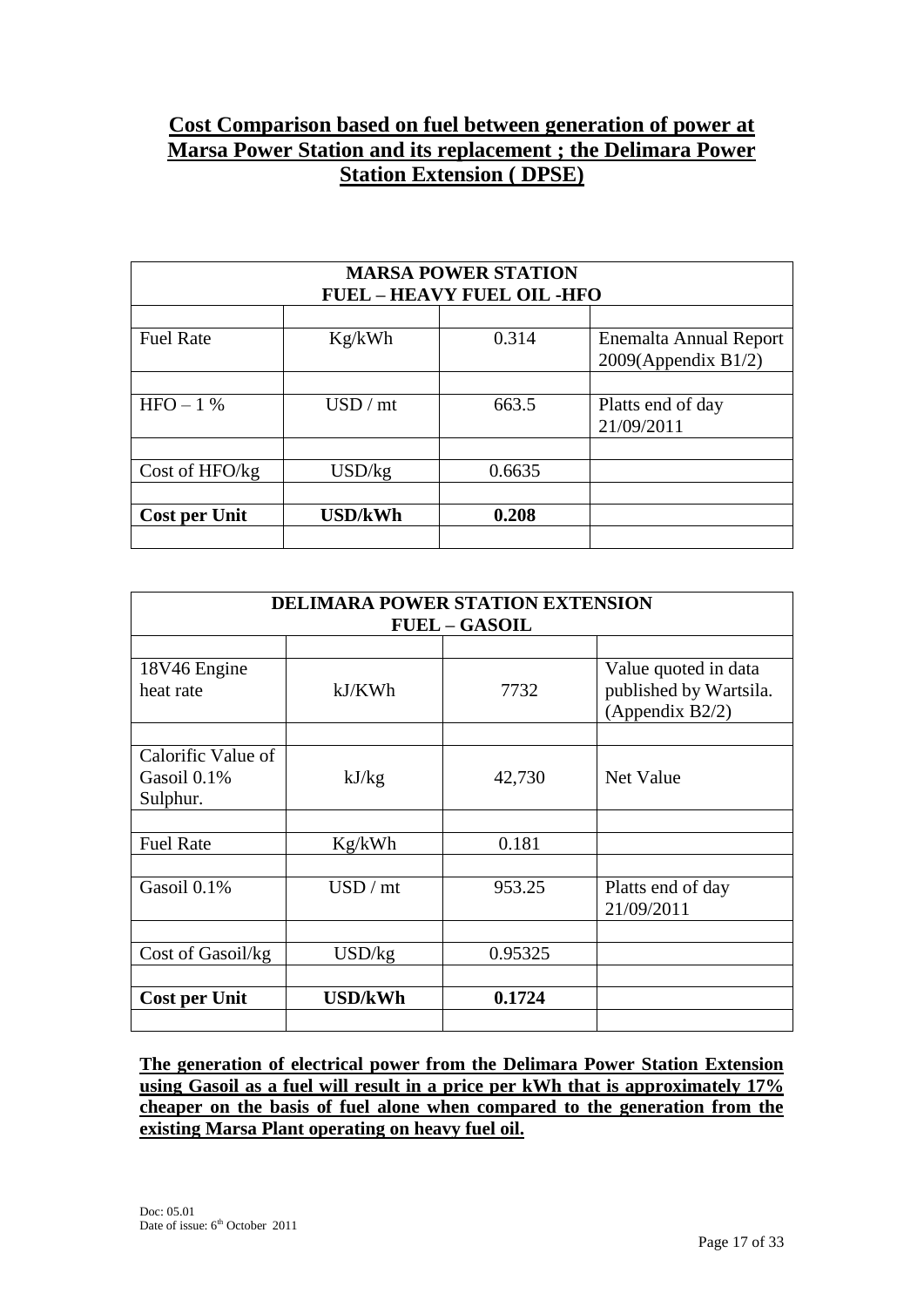Comparison between the price of energy between the new Delimara Power Station Extension Plant and the old Marsa Plant is being made on the following basis:

- 1. Enemalta has repeatedly stated that once the new DPSE plant is commissioned the Marsa Power Station will be closed down. The DPSE plant will effectively replace generation capacity now only available at Marsa Power Station. It is therefore resonable to compare the cost of generation of the New DPSE plant with the cost of energy derived from the Marsa Plant.
- 2. It had been claimed during the Public Consultation leading to the issue of a building permit that the utilisation of Gasoil instead of Heavy Fuel Oil will give rise to a substantial increase in the cost of electrical energy.
- 3. Spot prices as at closing on the 21st September 2011, have been used as these represent actual and realistic market prices of the respective fuels. The prices indicated are CIF Mediterranean Port.

The calulations detailed above prove :

- 1. That the price of energy generated from the new DPSE plant utilising Gasoil 0.1% Sulphur, is substanially cheaper than that produced at Marsa Power Station which utilises Heavy Fuel Oil.
- 2. The fact that the energy generated at the new DPSE Plant is cheaper should not cause any increase whatsoever in the tariffs of electrical energy provided to the consummer.
- 3. If Enemalta is contemplating an increase in the tariffs of electrical energy, then this is due to some other factor or factors other than fuelling the Delimara Power Station Extension with Gasoil.

It is to be stated for clarity that the price comparison presented above is made on the basis of fuel costs alone. The fuel costs determine to a very large extent the cost of production of energy.

Ammortisation of the capital cost of the investment is usually spread over an appropriate period of time typically 12 -15 years, in such a way that the impact of the cost of ammortisation per unit energy generated is a minimum.

If the ammortisation costs were to cover the price difference between the utilisation of Gasoil and Heavy Fuel Oil, then the only interpretation available is that Enemalta wishes to pay off the plant in the shortest term possible to reap the greatest profits thereafter. Even this measure *would not* bring about an increase in tariffs charged to the consummer.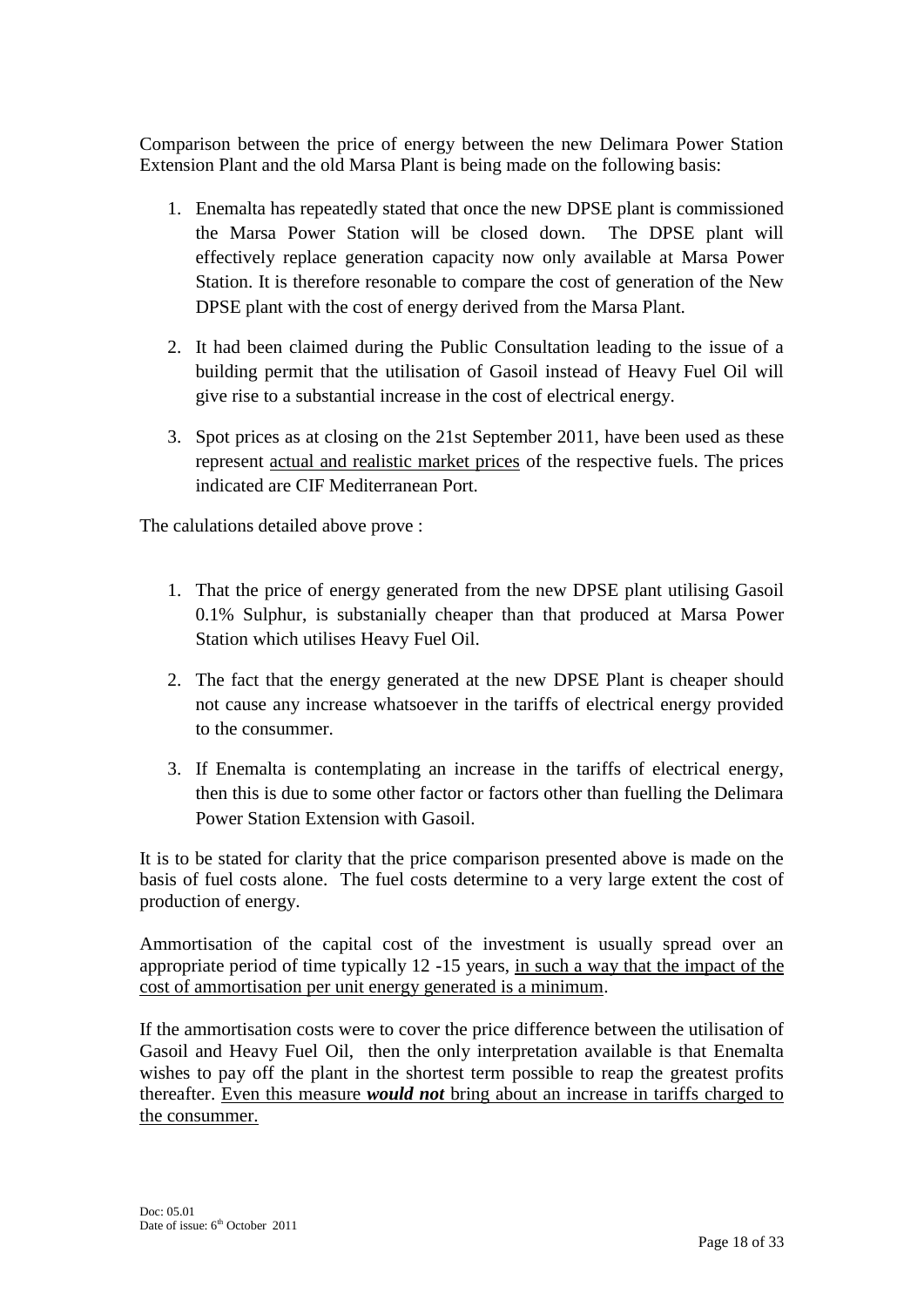In addition, the operation of the DPSE on Heavy Fuel Oil will require :

- 1. Additional maintainance costs, due to the fact that when operated on Heavy Fuel Oil the engines will require more frequent maintenance operations.
- 2. The cost of Hazardous waste disposal which also is an additional running cost covering the export to specialised sites and disposal of some 30 Tonnes of waste generated daily. This toxic waste resulting from the desulphurisation process of HFO is not generated by the the utilisation of Gasoil. This is attested by the data sheet taken from the IPPC application presented by Enemalta ( Appendix C4.1 & C4.2).

These two additional costs are associated with the operation of the plant on Heavy Fuel Oil and therefore the price differential in the cost of generation per unit will increase further.

The end result is undeniable:

The cost of running the new Delimara Power Station on Gasoil is CHEAPER than the cost of running the existing Marsa Power Station on Heavy Fuel Oil.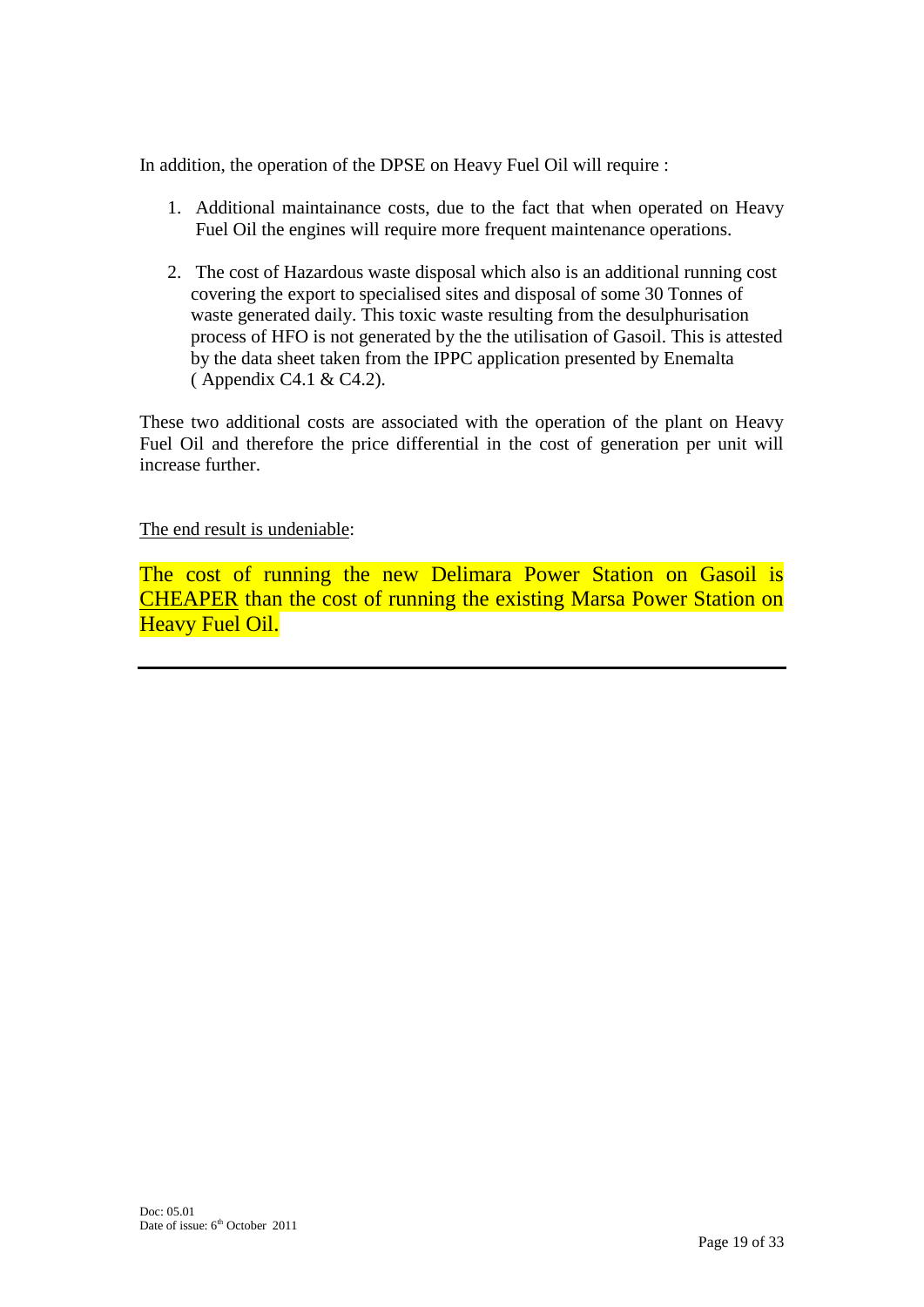## **SECTION C**

### **COMMENTS ON THE ECONOMIC ANALYSIS PRESENTED BY CUBED CONSULTANTS.**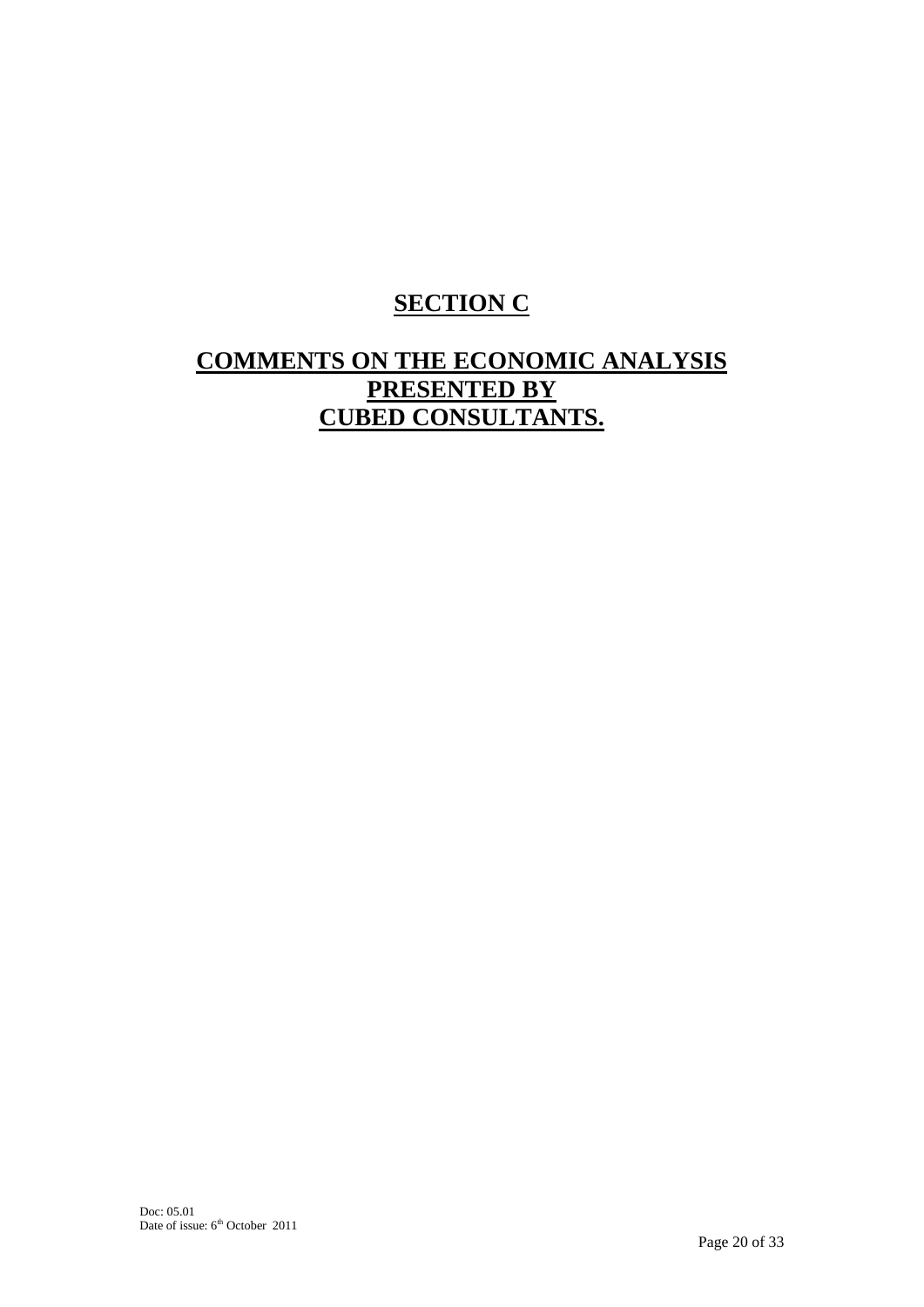#### **Comments on the Economic Analysis Presented by Cubed Consultants.**

#### **Introduction.**

In the considerations on the selection of new generating plant and the choice of the respective fuel, economic considerations within the constraints imposed by environment protection legislation assume paramount importance. It is reasonable to expect that efficient use is made of the fuel resources available to produce electrical energy, while respecting the statutory environment Directives.

This is the basic take off point of any plan to establish a new generating plant. Such studies would inevitably consider operation of the plant under the load profiles characteristic to the system to which power shall be delivered.

The fact that our Nation is an Island, imposes further the criterion : that our nation should be self sufficient in the production of electrical energy.

This does not mean that Malta should not be connected to the European network. Such an interconnection could prove beneficial to our economy. The argument to be raised here is:

*Should the generation system be developed in a manner that will eventually lead to dependence on the interconnection with mainland Europe or;*

*While maintaining the ability to generate electrical energy independently, facilities to enable the sourcing of electrical energy from the european network, under commercial terms that prove to be economically convenient, be introduced.*

Both scenarios are different both in terms of the technical and economic standpoints.

The following article dicusses in the first section various aspects that formed the basis of the economic analysis presented by Cubed Consultants, and highlight different points of view.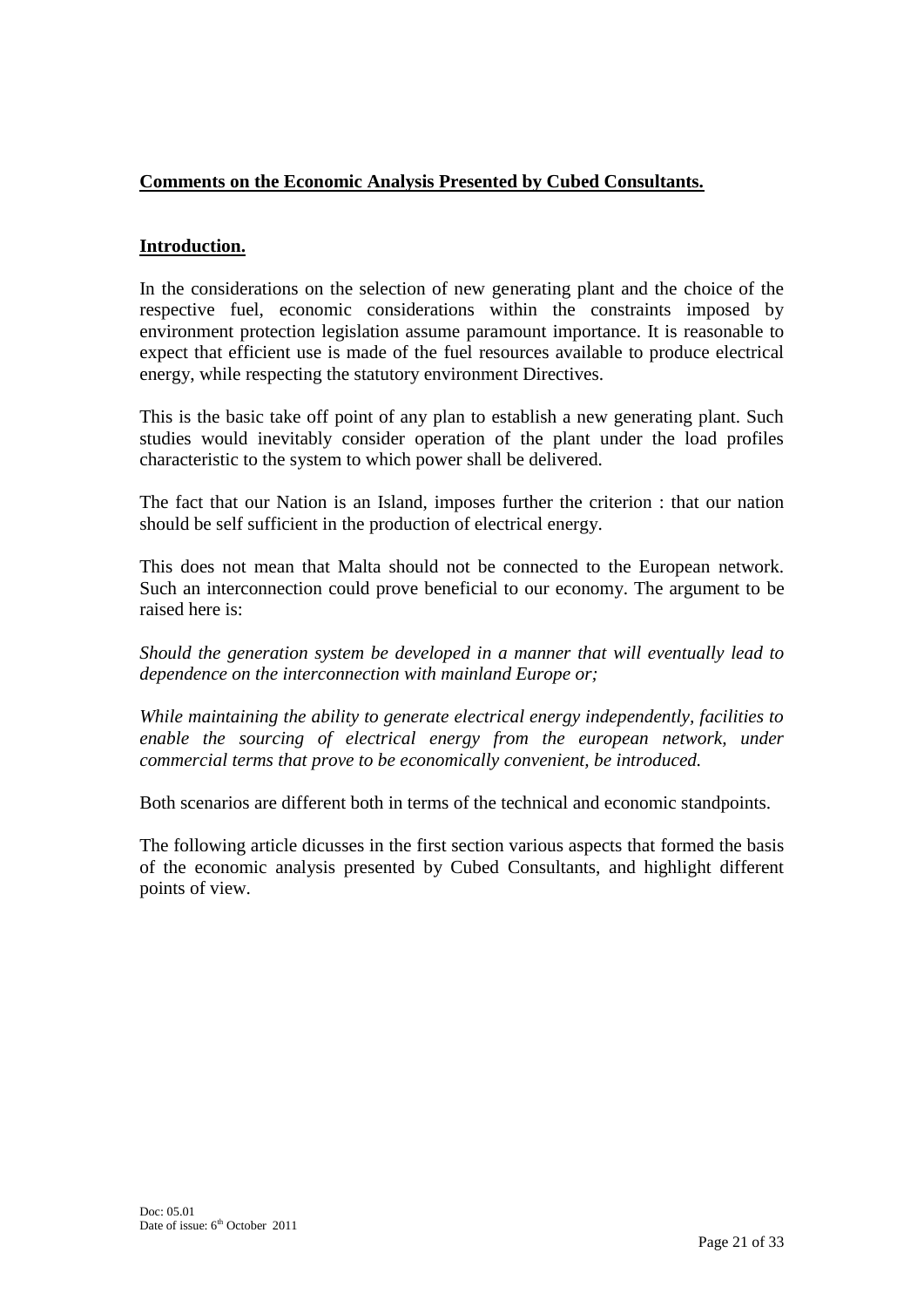#### **The Economic Analysis .**

The application for the issue of an IPPC permit presented by Enemalta includes an economic analysis titled " The estimation of economic costs of operation of the Delimara Extension Power Station using different fuel types. This work was prepared by Cubed Consultants Ltd and is dated May 2011.

The study compares the cost of utilising HFO, Gasoil and Gas to fuel the Delimara Power Station Extension. Scenarios 1 and 2 which consider fuelling the extension with HFO and Gasoil respectively, involve no relevant changes to the infrastructure of the extension itself. However fuelling the extension through the exclusive use of Gas will require considerable investment and changes to the present plant including a conversion of the engines and also the installation of appropriate gas delivery systems, including the laying of a submarine pipeline.

The economic analysis covers a 20-year period from 2012 to 2031, the period over which the extension plant is expected to be in service.

A number of criteria form the basis of the analysis . These include:

- The projected growth rate and demand forcast for electrical energy.
- The operational set up of the generating system.
- Assumptions regarding the fuel costs up to 2031.
- Assumptions regarding the costs of waste disposal.
- Shadow prices of emissions.

The following is a commentary on each of the above mentioned points.

#### **The projected growth rate and demand forcast for electrical energy.**

Article 3.1 ( Appendix C1) states " *The demand for electrical power in Malta for the time period used for the analysis, is based on an estimated demand of 2,135,000MWh in 2010, with a projected growth of 0.5% per annum thereafter. The relatively subdued rate of growth takes into account:*

- *The increase in the price of energy in recent years which is likely to be protracted in the future, and which is leading to more efficient energy use;*
- *The reliance on alternative sources of energy, also in view of Malta's international commitments in this regard;*
- *The changing structure of Malta's productive base, which is tending to shift towards less energy intensive service activities.*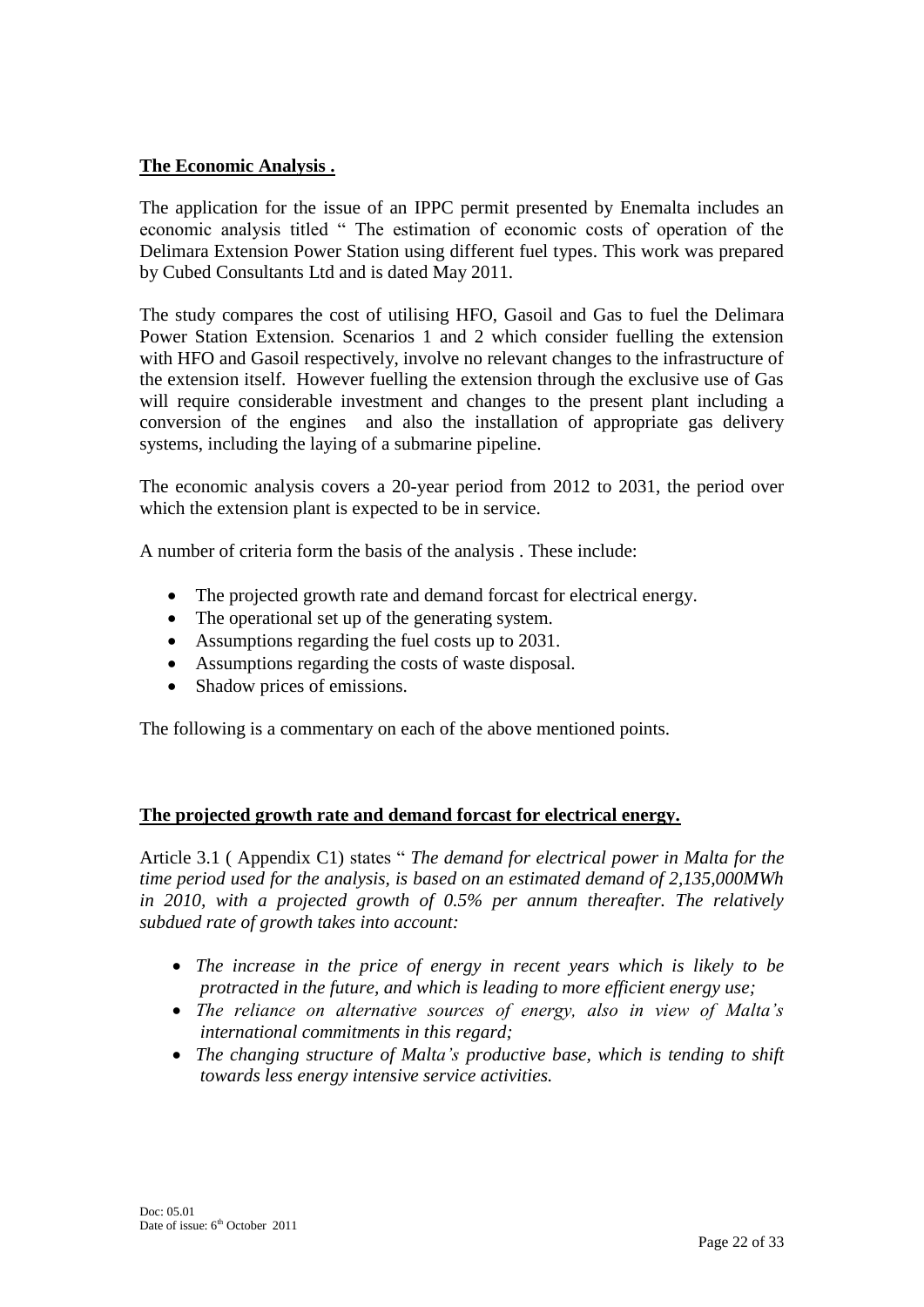There is agreement in that the growth rate being assumed is as mentioned *" relatively subdued"* . In fact it may be too low indeed for the following reasons:

 Regarding the increase in the price of energy mentioned above, consummers are tending to be more lean in the use of electrical energy by way of the sudden and appreciable increases in the prices of electricity excerberated by the reduced purchasing power of the same consumer due to inflation.

Expressed differently conummers are *economising* the use of electrical energy because of its relatively high cost which is not matched by an increase in income . This is indicative of a restrained economic situation no doubt an effect that may also be attributed to the general economic downturn worldwide, that once overcome will result in renewed growth in the demand for electrical energy.

 Alternative sources of energy compared to fossil fuelled stations are due to their variable nature soft forms of energy which on solar radiation or else wind energy. Photovoltaic panels have a high capital investment cost and even with the financial incentives offered by Government remain out of reach of the average consummer, leading to a relatively small market penetration.

Regarding wind or other alternative energy sources one can safely say that to date no progress has effectively been registered in these areas . Let it however be assummed for the sake of argument, that a wind farm of a substantial rating were to be developed. The capacity of the wind farm has to covered by at least the same capacity at the power station. If this where not the case, then in the event when the wind speed is not high enough to enable the wind turbines to generate power, will result in an increased demand on the interconnector. Should the interconnector is operating near its rated capacity, as is common practice in the intersts of efficiency, or is out of service, then this situation will inevitably lead to a sitaution where the load will have to be maintained by spare generating capacity installed at Delimara Power Station.

From the technical point of view, any analysis regarding power station plant capacity should not include the inputs of sources derived from alternative energy.

 The third point regards the tendency toward service activities and away from manufacture. To assume that this tendency be maintained in the long term up to 2031 is not considered to be reasonable. Indeed every adminstration, past and present, has endeveoured to secure foreign investment. When planning for generating capacity, the plan should optimistically cover future energy demands. One question that any investor will evaluate before making an investment, is the availability and the security of supply of electrical energy. This was a lesson that the administration that held Government between 1987 and 1992 had come to know all too well. Have these lessons been forgotten ??.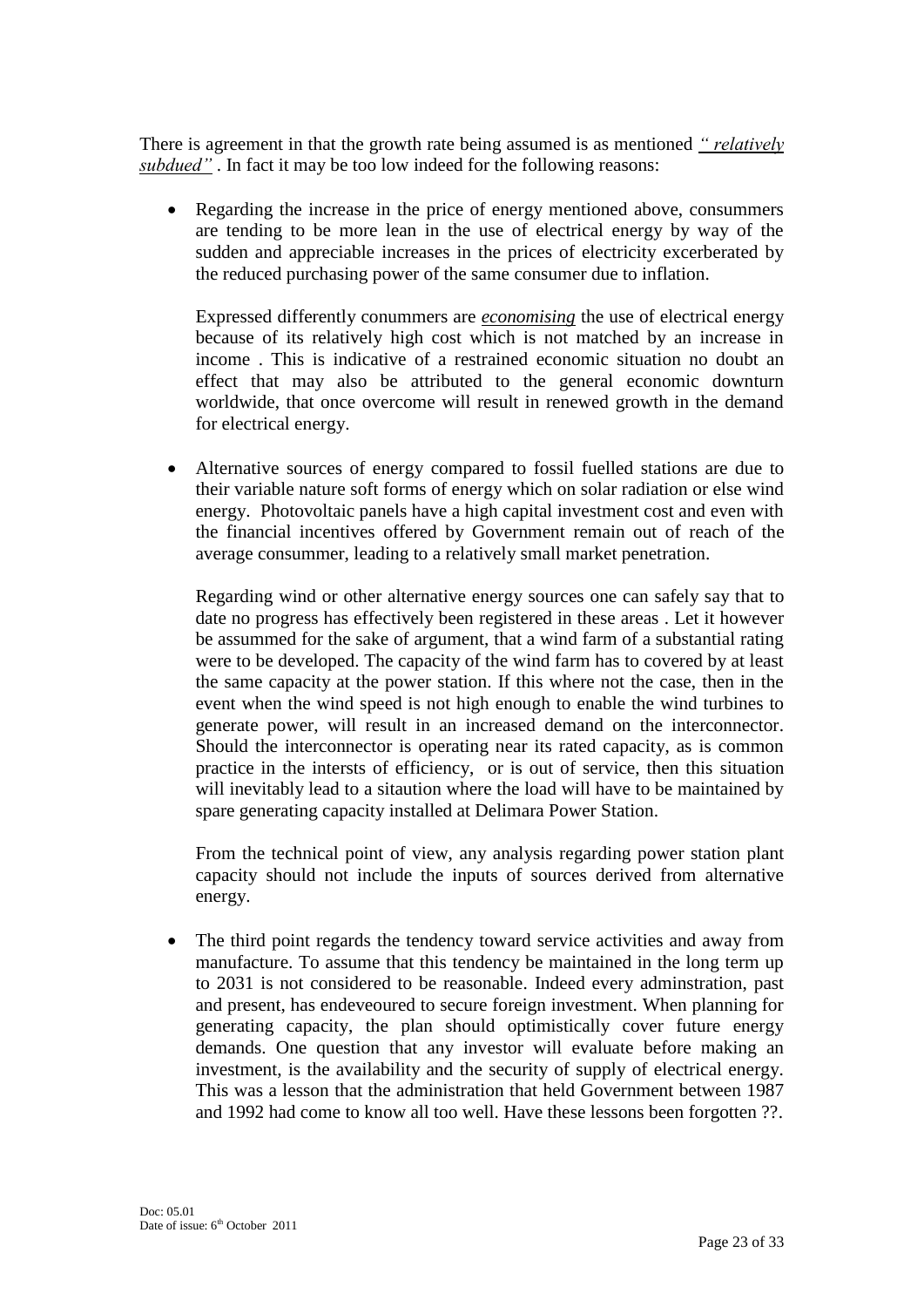Will the present economic situation effectively remain static from now up to 2031 with a projected overall increase of a mere 10.8% between 2010 and 2031, a span of 21 years !

The choice of an increase in demand of only 0.5% per annum is considered to be rather pessimistic and hopefully does not reflect the expected future economic development of our Nation.

Would a revision of the demand estimate based more realistic growth in demand, coupled by the fact that over the time period under consideration up to 2021, indicate that Enemalta should have already started to consider the installation of additional generating plant , over and above the Delimara Power Station Extension that has just been installed ?

#### **The operational setup of the generating system and the Interconnector.**

The economic analysis is based on three operating preferences (Appendix C1) expressed by Enemalta, as follows:

First preference: the utilisation of the interconnector to the European Grid

Second preference: the utilisation of the Delimara Power Station Extension plant.

Third preference: the utilisation of the existing Delimara Power Station plant.

The report presented arrives at the conclusion on page 8 ( Appendix C2), that:

" *The DPSE will also account for around a third of the power generation in 2012, and for an even large proportion, close to half in 2013. With the full availability of theinterconnector facility from 2014 onwards, the DPSE will be generating around one-forth of the electrical energy sold by Enemalta. Thus , the interconnector facility will be responsible for close to three fourths of electrical power supplied by the Corporation. The existing Delimara plant, which is expected to produce one-third of electrical power in 2012 and one fourth in 2013 , will be accounting for no more than 2% of all electrical power supplied by Enemalta from 2014 onwards. This information is provided in numerical form for selected years in Table 1."*

This conclusion shows that the supply of electrical energy will depend heavily on energy imported over the interconnector with Sicily.

With the existing Delimara Plant accounting for no more than 2% of all electrical power supplied by Enemalta from 2014 onwards unequivocably means that the existing plant will be effectively made redundant. The report continues on page 9 ( Appendix C3) that " *the existing Delimara Power Station Infrastructure will be in use for between 569 and 1,338 hours in the period 2014 and 2031" as shown in Table 2.*

This projected plan of operation shows an excessively heavy dependence on imported Energy from just one single source  $-$  Sicily. This factor may compromise the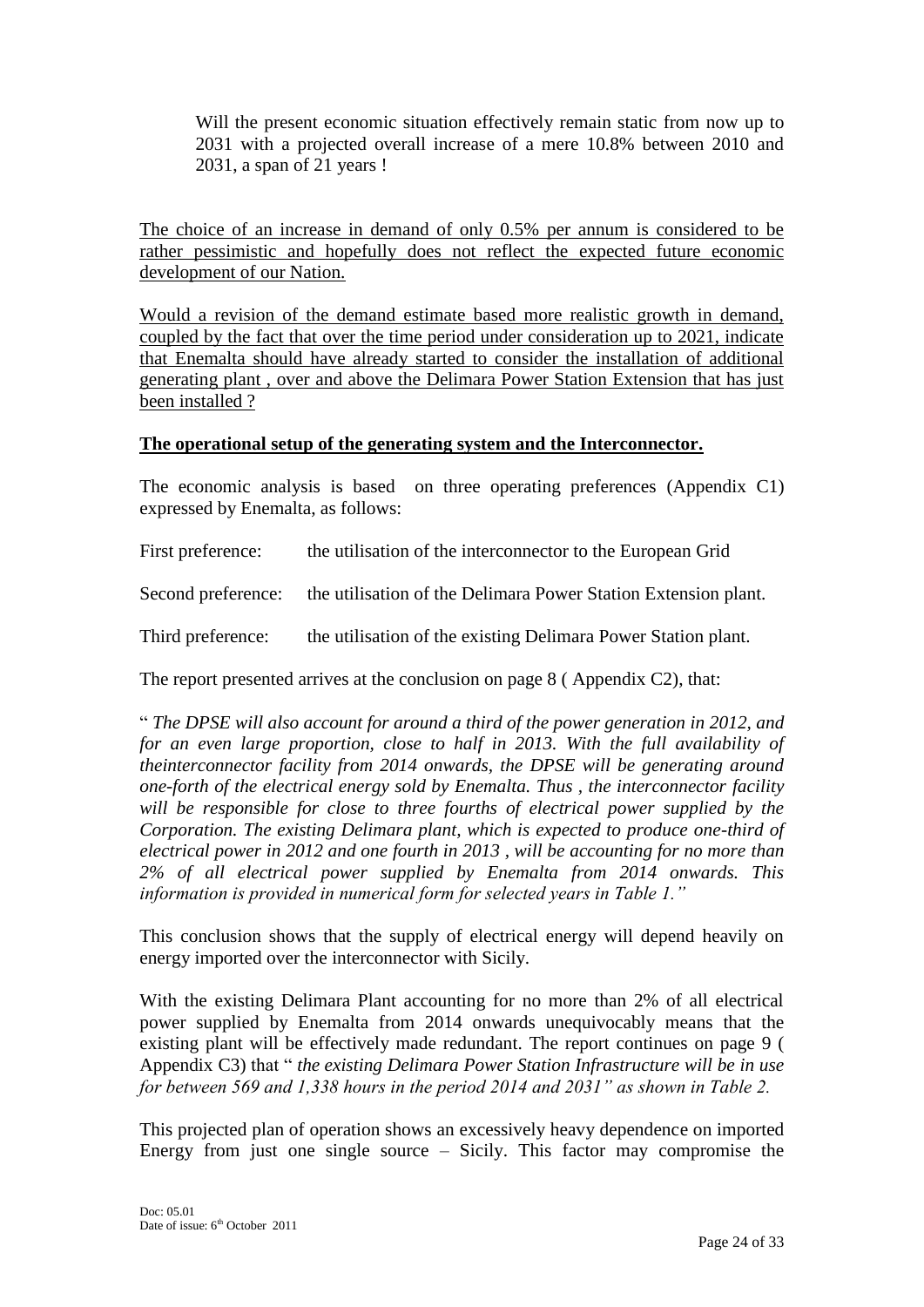independence of our Nation, possibly exposing future administrations to external political pressure.

However inspite of the planned heavy dependence on the submarine interconnector to Sicily, nowhere in the study is the price of energy purchased over the interconnector and also the related terms and conditions indicated.

Furthermore although the complete link will have a capacity of 200MW, in the first instance only one of the two circuits which are planned, will be installed. This reduces the overall capacity to just 100MW. The study fails to take consideration of this fact.

The fact that neither proper consideration of the price and commercial conditions covering the purchase of energy over the interconnector nor the fact that in the first instance only a maximum of 100MW may be transferred over the link to Sicily, changes the basis of the study altogether.

How can a study an analysis of the the different economic scenarios be undertaken without consideration of the unit price, availablity and commercial conditions of energy purchased over the link ?

Furthermore how can the study consider different plant operating scenarios without taking into consideration that the link shall be limited to 100MW of its 200MW planned capacity ?

On the basis of these facts alone, the study may perhaps best be viewed as a cursory overview of the situation, but is certainly not representative of definite alternative generating scenarios.

#### **Projected utilisation of existing Delimara Plant.**

Another important point regards the very low utilisation , projected at 2% of the existing Delimara Plant. The low load factor of the existing plant will result in the production of electrical energy at a relatively low efficiency together with a low return on the recovery of the capital cost of the same plant

Even if , as is being projected, the existing Delimara Plant, is utilised exteremely sparingly, it will none the less have to be maintained to deliver its maximum capacity to cover unexpected situations such as:

- Failure of the submarine link leading to reduced capacity or complete loss of the link.
- Reduced capacity or failure on the Italian network.

Moreover the costs of maintainance of the plant will have to be recovered over a substantially lower output.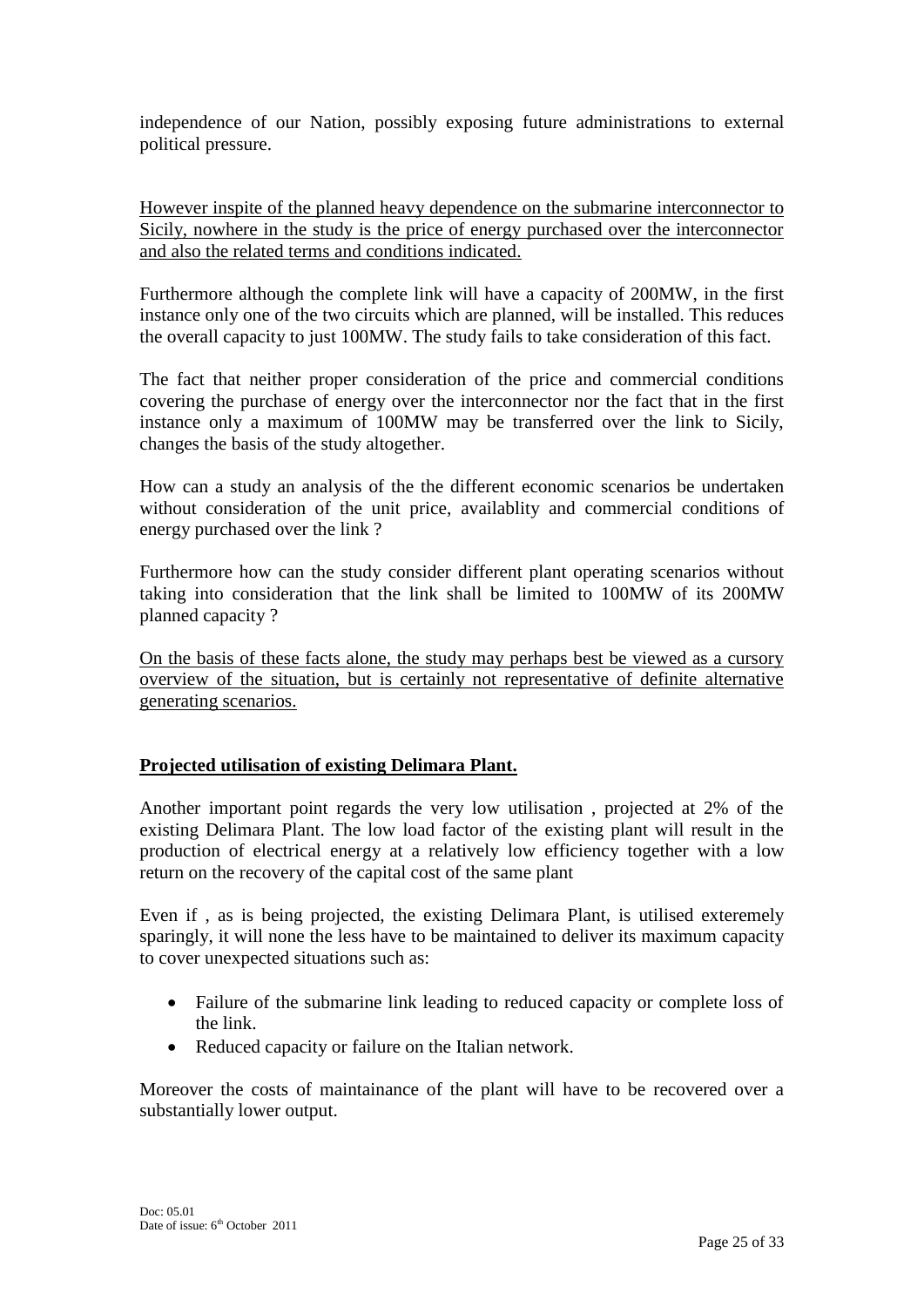The operation of the existing plant at low utilisation factors , the cost of maintainance of the plant to deliver maximum capacity when called for, together with the higher capital recovery cost rates, will result in a relative significantly higher cost of energy production from the existing plant. The factors mentioned above are not reflected in the analysis presented.

#### **Assumptions regarding fuel prices up to 2031**

The economic study presented by Cubed Consultants includes a projection of fuel prices up to the year 2031.

When one considers the rapidily changing geopolitical balances, highlighted by the Arab Spring, with revolutions in Tunisia, Egypt, Libya, Syria and even in Bahrain which had started much earlier than May 2011 the date of the report, the estimation of fuel prices over the coming 20 years is considered at least presumptuous.

The study does not seem to take into account other factors that will definitely influence the price of fuel resources in the immediate future including:

- The effect of the efforts America will be taking to reduce the 14 trillion US Dollar national debt on the value of the Dollar.
- The effect on the value of the Euro as a result of the as yet unsettled Euro Crisis, highlighted by the bailout of Greece , Ireland and Portugal, and also what at the time of writing of this response seems to be an increasing probability of a Greek default on repayment of loans.
- The combined effect of the rising Asian economies including China and the consequent demand on energy resources.
- The availability of fossil fuels as a resource.
- The decision by the German Government to move away from Nuclear power to conventional Gas fuelled generation plants.

These are but a few of the many political and economic factors that will have a significant influence on the prices of fossil fuels in the immediate future. The estimation of possible fuel price trends over a 20 year range can in the present circumstances only be treated as mere conjecture.

Finally one must ask in what manner and to what extent will the Scenarios presented change if Heritage Oil currently prospecting for oil in Maltese territorial waters were to Strike oil or Gas.

Similarly what effects will result of Pancontinental Oil Company were to be granted a licence to drill into identified prospects in close vicinity of the, TAMA 1 then claimed to be a dry well ?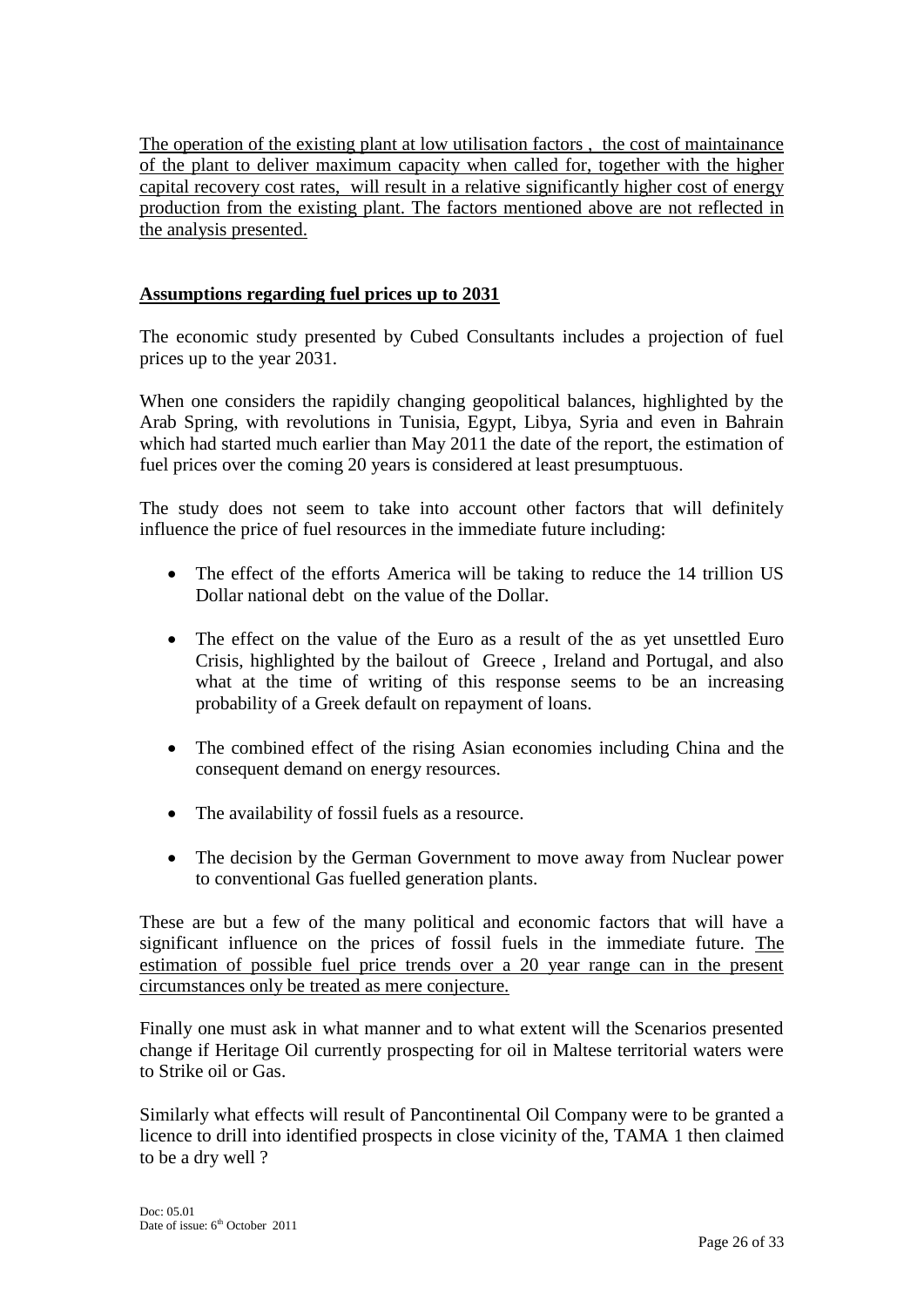Is our nation going to spend the next 20 years attempting to identify oil prospects without ever extracting oil or gas ??

#### **Assumptions regarding the costs of disposal.**

The study presented by Cubed Consultants makes assumptions on the costs of waste disposal without quoting precise costs that Enemalta is incurring today to dispose of flyash and other solid residues.

One will understand the the cost of variables effecting the disposal process as proposed; ie

- Trucking the waste to the freeport as proposed by Enemalta.
- Port handling and shipping charges, bearing in mind that such waste is shipped by special charters.
- Transportantion from the port of destination to the site of disposal.
- Handling, processing and disposal of the waste at the treatment facility

are difficult to estimate over a period of 20 years. Any such estimates would be mere assumptions that may fluctuate unpredictably over 20 years.

The only certainty in this regard is that the utilisation of Gasoil will result in the generation of no solid waste ( Appendix C4) when compared to the amount of between 6,916 and 9880 tonnes per annum that would result from the utilisation of Heavy Fuel Oil. Footnote 8 Appendix C4.2 emphasises this fact. This would effectively mean that the cost of disposal of any resultant waste resulting from the combustion of Gasoil would be NIL.

#### **Shadow Prices of Emissons.**

In the considerations pertaining to the Shadow Prices of Emissions refer to values obtained from " The Handbook of Shadow Prices – valuation and Weighting of Emissions and Environmental Impacts (2001).

Cubed Consultants state in a most explicit manner ( Appendix C5) that :

*" It is furthermore important to clarify at the outset that any methodology aimed at the estimation of shadow price effects is subject to considerable estimation variations and critcal assumptions. The monetary values of damages per unit of the specific pollutnats presented in the Handbook are no exception to this rule. The estimates presented in the Handbook use a variety of assumptions and models. There is thus a degree of uncertainty in the value of the estimates, particularly with regards to the valuation of health damages and the wide variation in published estimates of doseeffect relationships and monetary valuation of impacts.*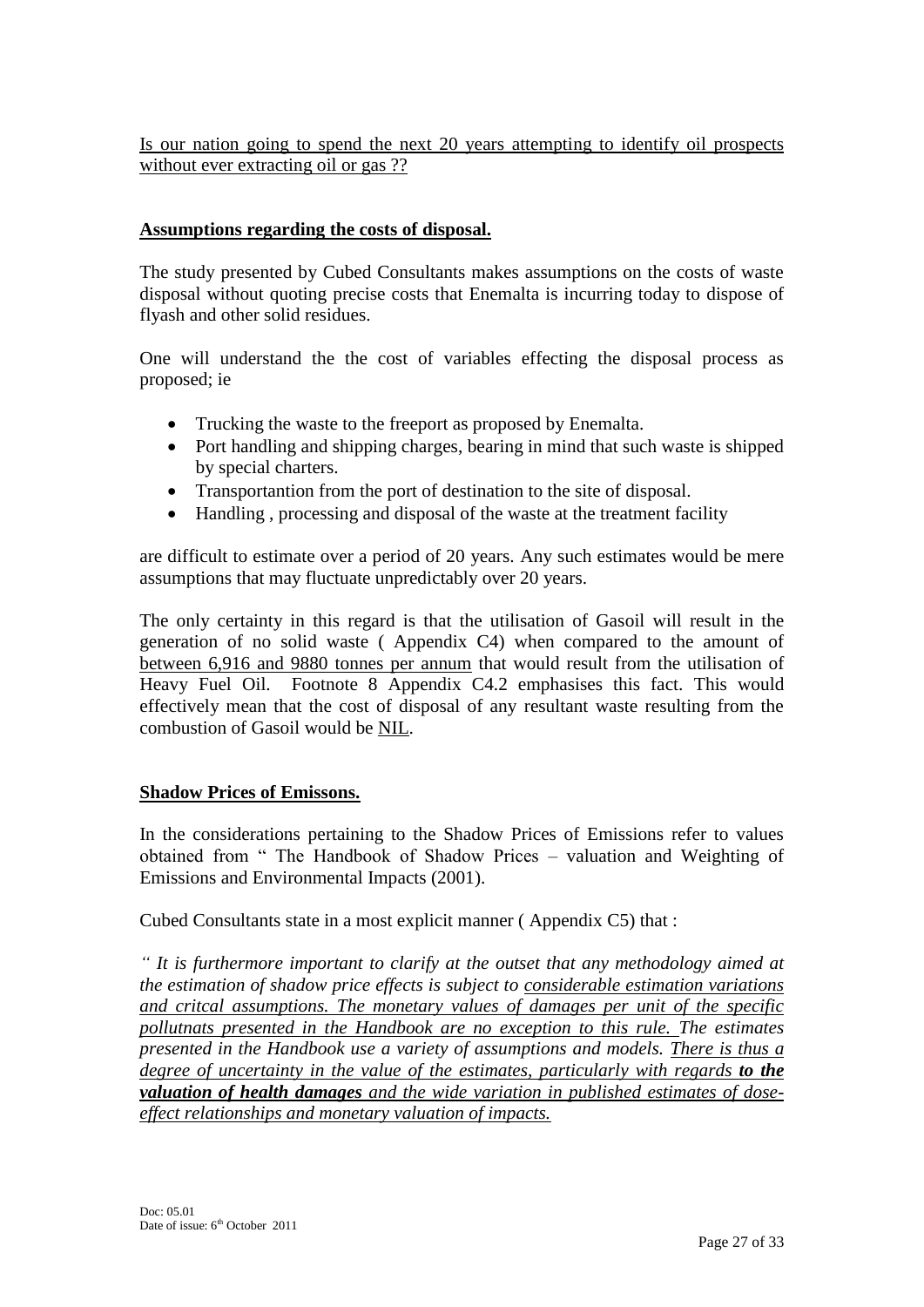*It is to be noted that there is no scientifically exact methods to measure shadow prices of emissions. Values of shadow prices may furthermore change over time in the light of shifting political, social, and economic priorities.*

Cubed Consultants therfore conceed that any calculations that are presented in the report are at best indications of future values which are however subject to wide variations.

The utilisation of these estimates in the estimstion of the Economic Costs of Operation of the Delimara Extension Power Station equipment using differnt types of fuel is therefore drawn into question.

#### **Conclusion of the report presented by Cubed Consultants**.

The conclusion of the report by Cubed Consultants highlights a set of important time variant factors that will influence the dynamics of the comparison submitted in the same report. These include:

- Prices of fuel , in absolute and relative terms:
- Values placed on emissions, depending also upon political, economic, and social priorites:
- The growth in the demand for electricity produced and /or supplied by Enemalta;
- Costs of investments in Gas and other infrastructures:
- The availablity and feasibility of the use of different energy production technologies in future.
- The Shadow Prices of Emissions.

The report continues ( Appendix C6)*" that all these factors are bound to have a significant impact on the country's energy performance. This also implies that there can be no single unequivocal answer as to the cheapest cost solution regarding the type of fuel which the country should be utilising over the forthcoming 20-year period. It will therefore be essential for the country to be in a position to choose between different types of energy sources from time to time and not commit to any single source for a protracted period. At the same time, it will be essential for such technology to be operated in the most efficient manner possible, to optimise financial and economic performance and minimise any attendant risks.*

This is indicative of an Energy Policy which is incoherent, particularly with the real necessity to recover plant capital costs.

The report from Cubed Consultants (on page 28 Appendix C7) also makes an observation of paramount importance namely:

*It may be commented that from a wider economic perspective, it is important to ensure that emissions are kept within the expected limits.*

This is certainly one of the most important observations of the report, and reflects the opinion expressed in article 4.2, Emissions values and Costs (Appendix C8) namely: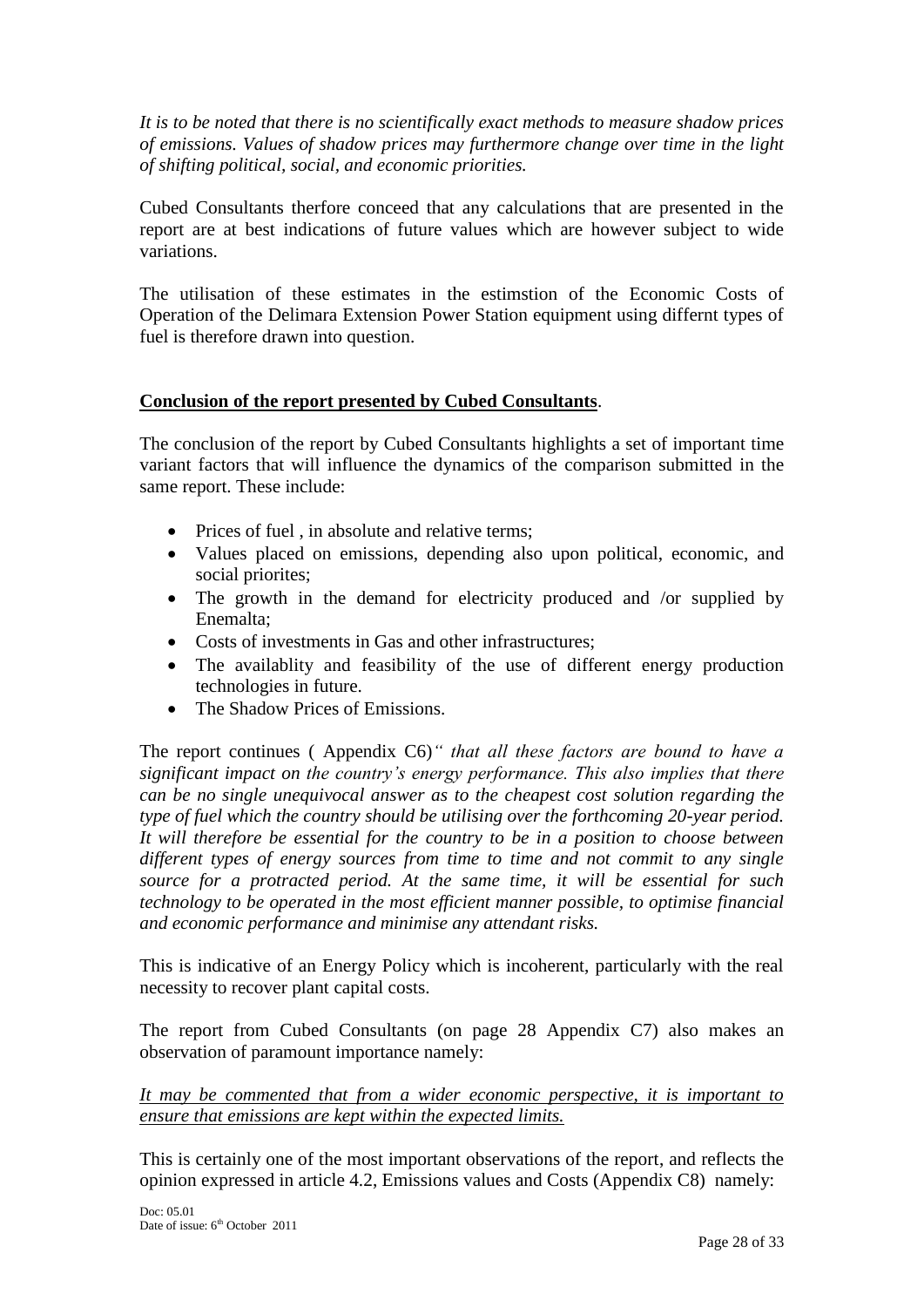*As expected, Gas has the best performance in terms of emissions minimization, followed by Gasoil, with HFO having the worst performance. There is thus an immediately apparent trade-off to be made between the low financial costs of using HFO and the relatively high costs of emissions which this would entail.*

The report therefore acknowleges that a trade off has to be made between the fuel to the utilised and the cost of emissions. The fact that the use of HFO will bring about substantial costs that are emission and waste related, and that comparitively the utilisation of Gasoil offers the best price performance ratio is also confirmed.

This is of particular significance when one considers that the current background pollution level of  $PM<sub>2.5</sub>$  and  $PM<sub>10</sub>$  significantly exceed the limits stipulated by the Clean Air Directive 2008/50/EC as reported earlier above.

In the present circumstances the best fuel would be Gas. The infrastructure to deliver this fuel to DPSE does not exist and will take some time to establish.

HFO has the worst performance and therefore this fuel cannot be considered as a primary fuel for DPSE, in an environment where the pollution level of  $PM_{2.5}$  and PM<sub>10</sub> significantly exceed the limits stipulated by the Clean Air Directive 2008/50/EC.

Taking these points into consideration;

the present circumstances permit only one fuel that may be utilised to fuel the Delimara Power Station Extension Plant : GASOIL.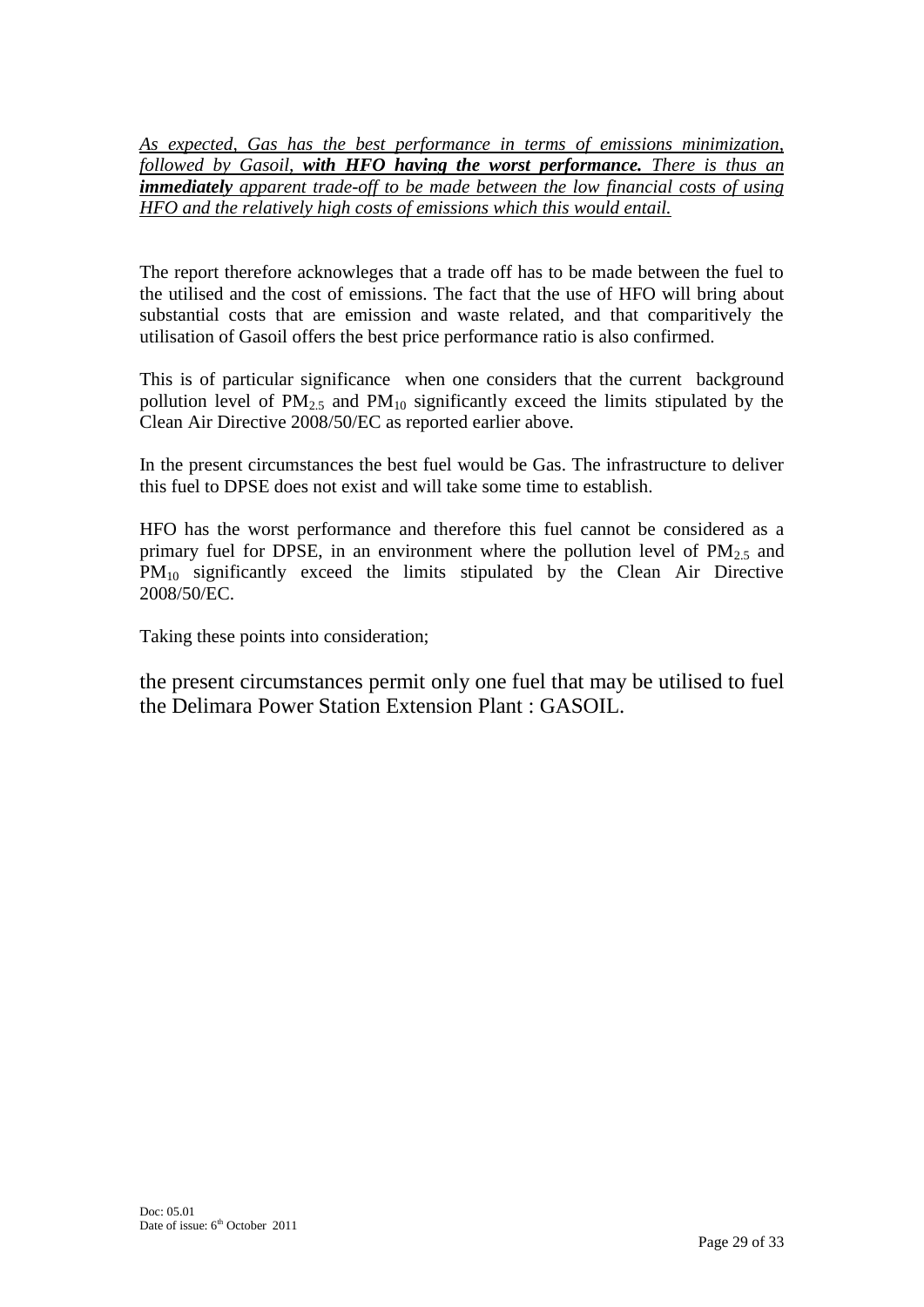# **SECTION D**

# **STACK HEIGHT.**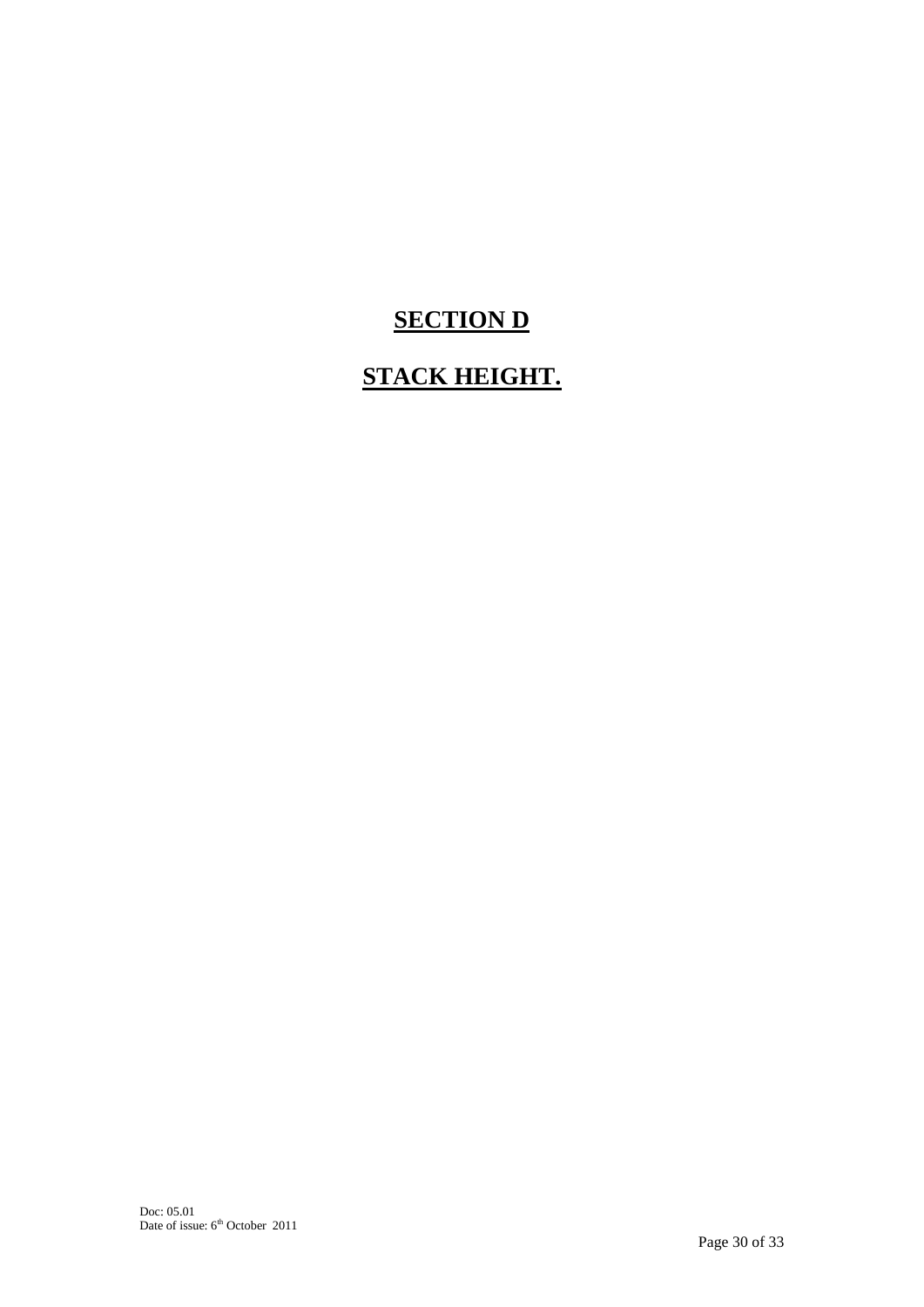#### **Stack Height.**

#### **Pollution levels and emissions**.

The Marsaxlokk Local Council , in the Document reference 03.03 dated the 14th December 2009, ( Appendix D1.4) , had requested MEPA as follows;

*The Marsaxlokk Local Council reiterates its request to MEPA for the stack height determination to be revised utilising guaranteed data from BWSC and also utilising the actual background pollutant concentrations measured at Marsaxlokk and Birzebbugia, the zone that will be most affected by the prevailing North Westerly winds.*

In view of this request MEPA issued a call for Tenders which resulted in the Dispersion Model Study which was carried out by ESS GmbH and Ecoserve Ltd. The study is based on a Chimney/Stack height of 65 metres.

As already mentioned in Section A of this document , measurements taken during the study show that the concentrations of  $PM_{10}$  and  $PM_{2.5}$  are significantly above the limits stipulated by Directive 2008/50/EC. Air Quality Standards are being breached.

MEPA recognises this fact as MEPA itself recorded exceedances in Particulate Matter concentrations since 2004, and that the concentrations remain high despite actions that have been taken. This is evidenced in the Action Plan presented to the Office of the Prime Minister in 2010.

It is to be mentioned that the study presented by ESS GmbH and Ecoserve does not include a study covering vanadium a heavy metal consituent in Heavy Fuel Oil. Vanadium is practically absent in Gasoil as this is a refined product unlike Heavy Fuel Oil which is a residual Oil, ie the residue prodiced by refinaries once other petroleum products have been extracted in the process of fractionation.

As shown in (Appendix A11 and A12 ) if the Delimara Power Station Extension were to be operated with Heavy Fuel Oil, the emission of Vandium would increase by 81.43% .

Refereing to the same table in ( Appendix A12 ) one will note the great difference in Vanadium emissions between the various plants at Delimara Power Station.

The Phase 1 plant emits 922.2 mg/s while the proposed extension plant will emitt 755.4mg/s if this is operated on Heavy fuel oil.

The Phase 2A and Phase 2B which incorporate Gas Turbines utilising Gasoil as a fuel only emit a mere 2.7 and 2.8mg/s respectively.

These values are based on data provided by Enemalta itself as submitted in the Environment Impact Assessment carried out by AIS Environmental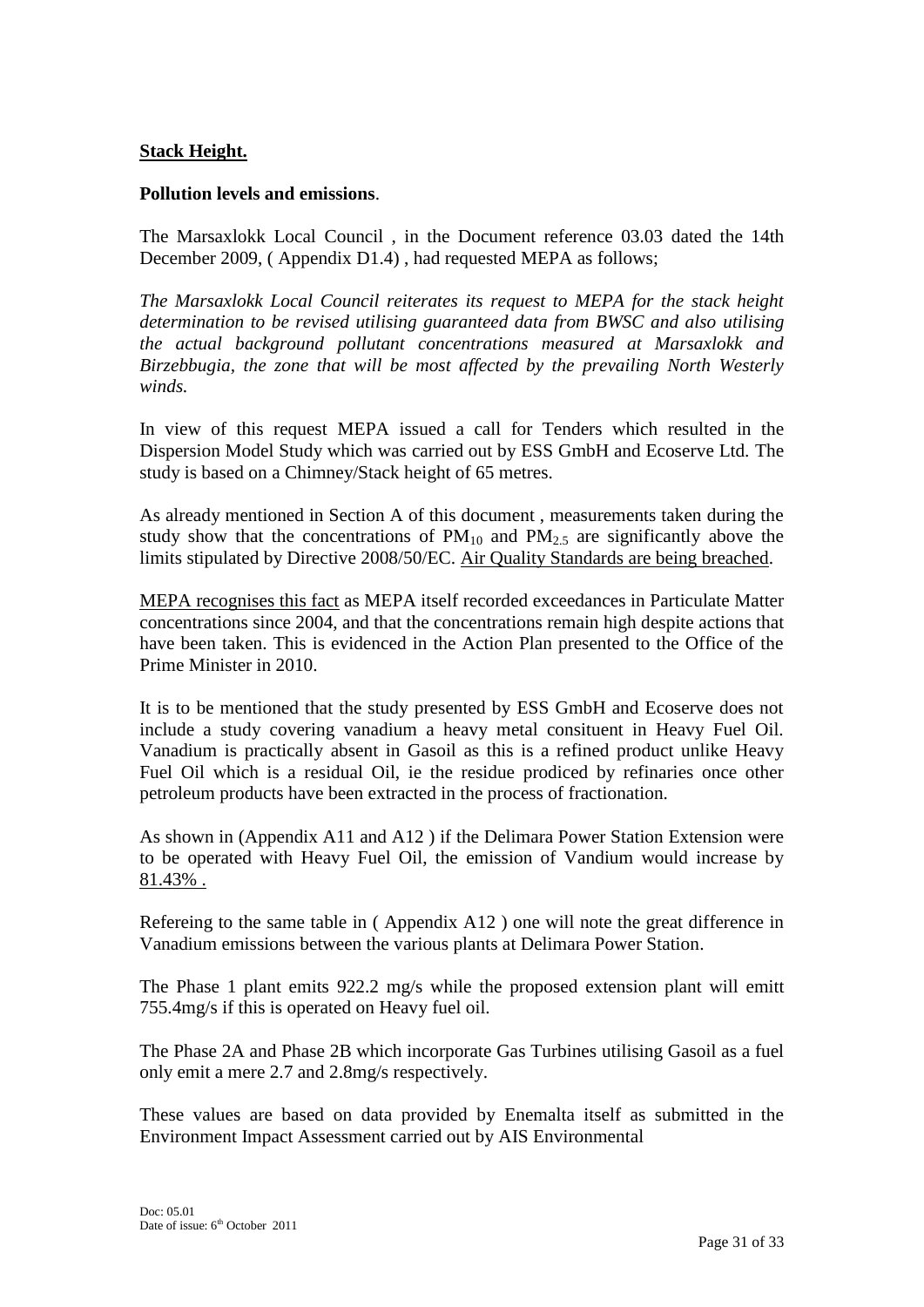As already mentioned in the submission made by the Council ( Appendix D1.1) , a lower stack height would result, as one would expect in higher ground level concentrations of  $PM_{10}$  and  $PM_{2.5}$  and metal constituents nearer to the base of the Stack itself. In fact combustion plants buring heavy fuel oil have Stack Heights which on average exceed 120 meters. The Stack of Delimara Phase 1 which burns heavy fuel oil is in fact 150m high.

It is to be mentioned that the other stacks present on site which are of similar height are associated with the Combined Cycle Gas Turbine Plant burning Gasoil.

#### **The construction of the stacks / chimneys.**

During the Public Hearing held by MEPA when the building permit of the new extensionplant was being considered, MEPA understood the point of view forwarded by the Marsaxlokk Local Council. It had in fact at the time declared this issue as " a reserved matter " which was to be considered during the IPPC process permitting the issue of licence to operate the plant by MEPA. Correspondence exchanged between the Local Council, MEPA, and Enemalta demonstrates clearly that Enemalta had recieved no permission from MEPA to undertake the construction of the chimneys.

Enemalta has of its own accord, without permission from MEPA and in full knowledge that the issue was still to be considered at the IPPC processing stage, erected the chimneys . The constructions are complete. (Appendix D2)

As the issue regards the eventual height of the chimneys, it would have been wiser had Enemalta chosen to at least leave the erection of the final exhaust sections until after the IPPC permit has been processed and an operating licience granted.

Enemalta however chose otherwise claiming that the emissions from the plant contribute to a lesser degree to an environment in which the pollution exceeds significantly levels stipulated in the Clean Air Directive.

Instead of respecting the Authority vested in MEPA, and the right of the Marsaxlokk Local Council , an democratically elected body representing the interests of all the residents within its boundary , a boundary which also encompasses the site of the Delimara Power Station, Enemalta chose to finish off the chimneys.

Through its actions Enemalta unilaterally decided to override the Authority vested in MEPA, and also overridden the right of the Marsaxlokk Local Council to present its views in front of MEPA, in a hearing which is free and impartial.